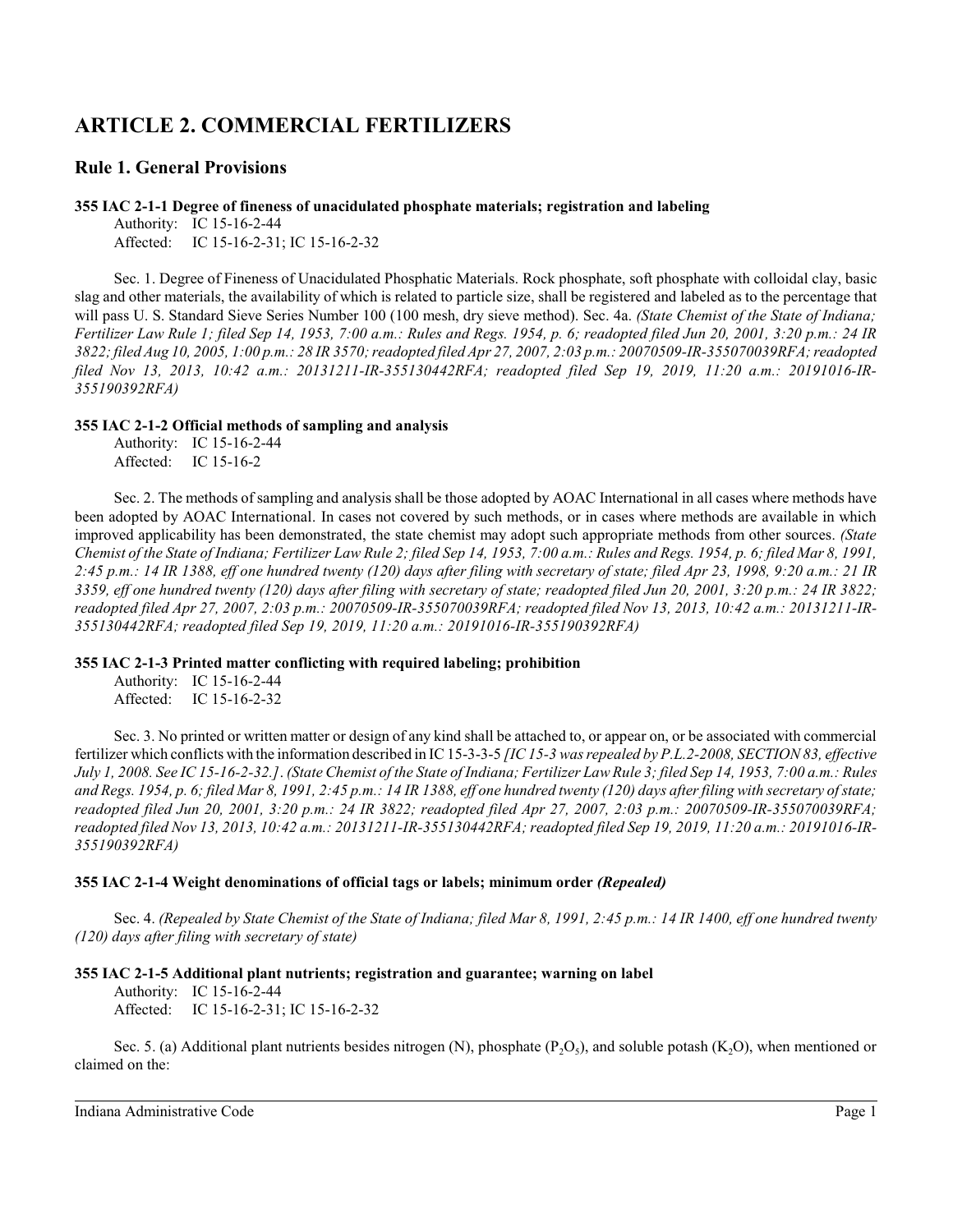(1) tag or label;

(2) container; or

(3) written or printed statement that accompanies delivery;

shall be registered and guaranteed. Guarantees shall be made on the elemental basis. Sources of the elements guaranteed shall be shown on the application for registration.

(b) When claims for such nutrients are made on the label, container, or application for registration, the minimum percentages that will be accepted for registration are as follows:

| Element                  | Percentage |
|--------------------------|------------|
| Calcium (Ca)             | 1.00       |
| Magnesium (Mg)           | 0.50       |
| Sulfur (S)               | 1.00       |
| Boron (B)                | 0.02       |
| Chlorine (Cl)            | 0.10       |
| Cobalt (Co)              | 0.0005     |
| Copper (Cu)              | 0.05       |
| Iron (Fe)                | 0.10       |
| Manganese (Mn)           | 0.05       |
| Molybdenum (Mo)          | 0.0005     |
| Nickel (Ni)              | 0.0010     |
| Sodium (Na)              | 0.10       |
| $\text{Zinc}(\text{Zn})$ | 0.05       |

(c) Guarantees or claims for the additional plant nutrients listed in subsection (b) are the only ones that will be accepted. Proposed labels and directions for use of the fertilizer shall be furnished with the application for registration upon request. Warning or caution statements are required on the label for any product that contains three-hundredths percent (0.03%) or more of boron in a water-soluble form or one-thousandth percent (0.001%) or more of molybdenum. Any of the elements listed in subsection (b) that are guaranteed shall appear in the order listed, immediately following guarantees for the primary nutrients, nitrogen, phosphorus, and potassium. *(State Chemist of the State of Indiana; Fertilizer Law Rule 5; filed Sep 14, 1953, 7:00 a.m.: Rules and Regs. 1954, p. 7; filed Aug 15, 1958, 12:00 p.m.: Rules and Regs. 1959, p. 4; filed Oct 6, 1961, 3:45 p.m.: Rules and Regs. 1962, p. 76; filed Apr 23, 1998, 9:20 a.m.: 21 IR 3359, eff one hundred twenty (120) days after filing with secretary of state; readopted filed Jun 20, 2001, 3:20 p.m.: 24 IR 3822; readopted filed Apr 27, 2007, 2:03 p.m.: 20070509-IR-355070039RFA; filed Feb 26, 2010, 2:41 p.m.: 20100324-IR-355090683FRA; readopted filed Nov 13, 2013, 10:42 a.m.: 20131211-IR-355130442RFA; readopted filed Sep 19, 2019, 11:20 a.m.: 20191016-IR-355190392RFA)*

#### **355 IAC 2-1-6 Boron-containing fertilizers; warning requirements**

Authority: IC 15-16-2-44

Affected: IC 15-16-2-31; IC 15-16-2-32

Sec. 6. When any compound of boron is incorporated in a commercial fertilizer, a special warning tag or statement must be furnished to the purchaser and shall contain the following:

(1) The word "WARNING" in letters at least three-fourths (¾) inch in height.

(2) A statement describing the crops for which the fertilizer is to be used.

(3) A statement declaring use of the fertilizer on any other crops or under conditions other than those recommended may result in serious injury to the crops.

The tag or statement must be attached to or printed on the bag or other container in which the fertilizer is sold. For bulk fertilizers, the statement must be placed on the invoice or other document that shall accompany delivery and be supplied to the purchaser at the time of delivery as provided in IC 15-3-3-5(b) *[IC 15-3 was repealed by P.L.2-2008, SECTION 83, effective July 1, 2008. See IC 15-16-2-32.]*. *(State Chemist of the State of Indiana; Fertilizer Law Rule 6; filed Sep 14, 1953, 7:00 a.m.: Rules and Regs. 1954, p. 7; filed Apr 23, 1998, 9:20 a.m.: 21 IR 3360, eff one hundred twenty (120) days after filing with secretary of state; readopted filed Jun 20, 2001, 3:20 p.m.: 24 IR 3822; filed Aug 10, 2005, 1:00 p.m.: 28 IR 3571; readopted filed Apr 27, 2007, 2:03 p.m.: 20070509-*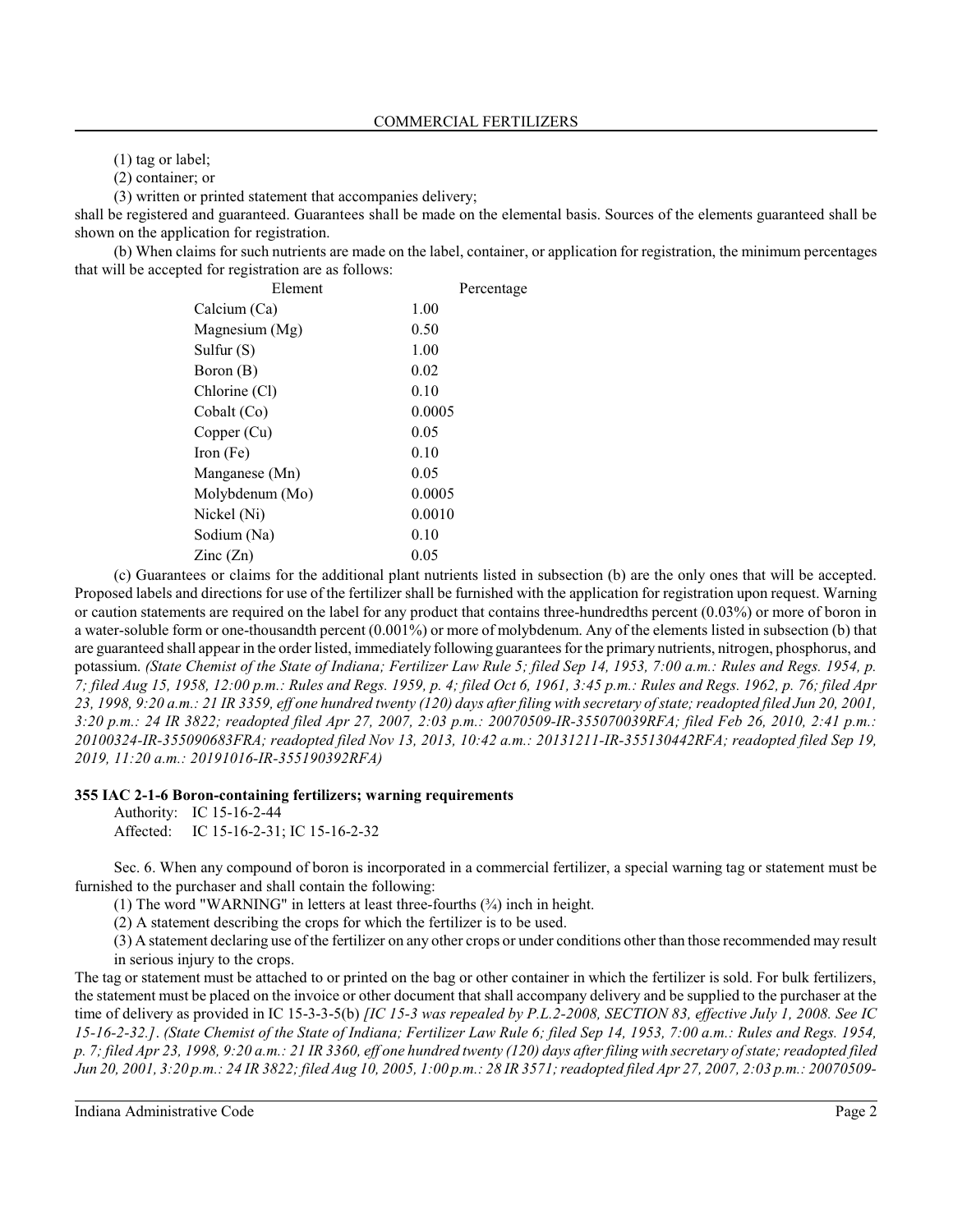*IR-355070039RFA; readopted filed Nov 13, 2013, 10:42 a.m.: 20131211-IR-355130442RFA; readopted filed Sep 19, 2019, 11:20 a.m.: 20191016-IR-355190392RFA)*

#### **355 IAC 2-1-7 Pesticides in fertilizers; registration and guarantee**

Authority: IC 15-16-2-44 Affected: IC 15-16-2-31; IC 15-16-2-32

Sec. 7. Pesticides in Fertilizers. When an insecticide, herbicide, or any other additive for pest control is added to fertilizer the product must be registered and guaranteed with respect to the kind and percentage of each of these additives as well as with respect to plant food elements. In a prominent manner the label on the package shall state the crops for which the fertilizer is to be used and shall state that the use of the fertilizer on any other crops or under conditions other than those recommended may result in serious injury to crops. *(State Chemist of the State of Indiana; Fertilizer Law Rule 7; filed Sep 14, 1953, 7:00 am: Rules and Regs. 1954, p. 7; readopted filed Jun 20, 2001, 3:20 p.m.: 24 IR 3822; readopted filed Apr 27, 2007, 2:03 p.m.: 20070509-IR-355070039RFA; readopted filed Nov 13, 2013, 10:42 a.m.: 20131211-IR-355130442RFA; readopted filed Sep 19, 2019, 11:20 a.m.: 20191016-IR-355190392RFA)*

#### **355 IAC 2-1-8 Request for hearing by political subdivision for waiver for fertilizer material use**

Authority: IC 15-16-2-44 Affected: IC 15-16-2-50

Sec. 8. (a) For a hearing requested under IC 15-16-2-50, the petitioner must present evidence that supports the request for a waiver to adopt an ordinance. All evidence shall be received fourteen (14) days prior to the hearing date. The applicant has the burden of showing the need for the requested waiver. The evidence must include, but is not limited to, the following:

(1) A clear, detailed statement of the problem being addressed.

(2) The special circumstances that exist that warrant a waiver.

(3) The political entity that will be covered by the request (township, city, county, etc.).

(4) The resource or resources of the state that would be protected by the request (specific stream, river, lake, or pond).

(5) Current site specific scientific data, including applicable soil and water tests, that support the request.

(6) Previous mitigation methods or steps implemented.

(7) Educational efforts undertaken to address the concern.

(8) A copy of the proposed ordinance.

(b) In reaching a decision to approve or deny the waiver, the state chemist shall consider the following:

(1) Whether the scientific evidence supports the claims being made in the petition.

(2) Whether the measures proposed in the petition will likely correct the purported problem or significantly reduce environmental impacts.

(3) Whether the proposed ordinance corrects the problem in the narrowest scope possible.

(4) Whether the ordinance will impose an undue burden upon the persons regulated.

(5) Whether scientifically based maintenance levels of nutrient applications would still be allowed by the ordinance.

(6) Acceptable fertilizer management practices.

(c) The state chemist shall not consider the following factors in making a decision on whether to approve or deny the waiver:

(1) The economic impact.

(2) The odor.

(d) In reaching a decision on whether to approve or deny the waiver, the state chemist may consult, in addition to the material received from the petitioner, the following:

(1) The Indiana fertilizer advisory board.

(2) Scientifically based materials provided by the College of Agriculture at Purdue University.

(3) Other sources deemed necessary by the state chemist.

The state chemist shall prepare a written decision, with stated reasons, either allowing or denying the waiver within ninety (90) days after review. *(State Chemist of the State of Indiana; 355 IAC 2-1-8; filed Feb 26, 2010, 2:41 p.m.: 20100324-IR-355090683FRA; readopted filed Nov 13, 2013, 10:42 a.m.: 20131211-IR-355130442RFA; readopted filed Sep 19, 2019, 11:20 a.m.: 20191016-IR-*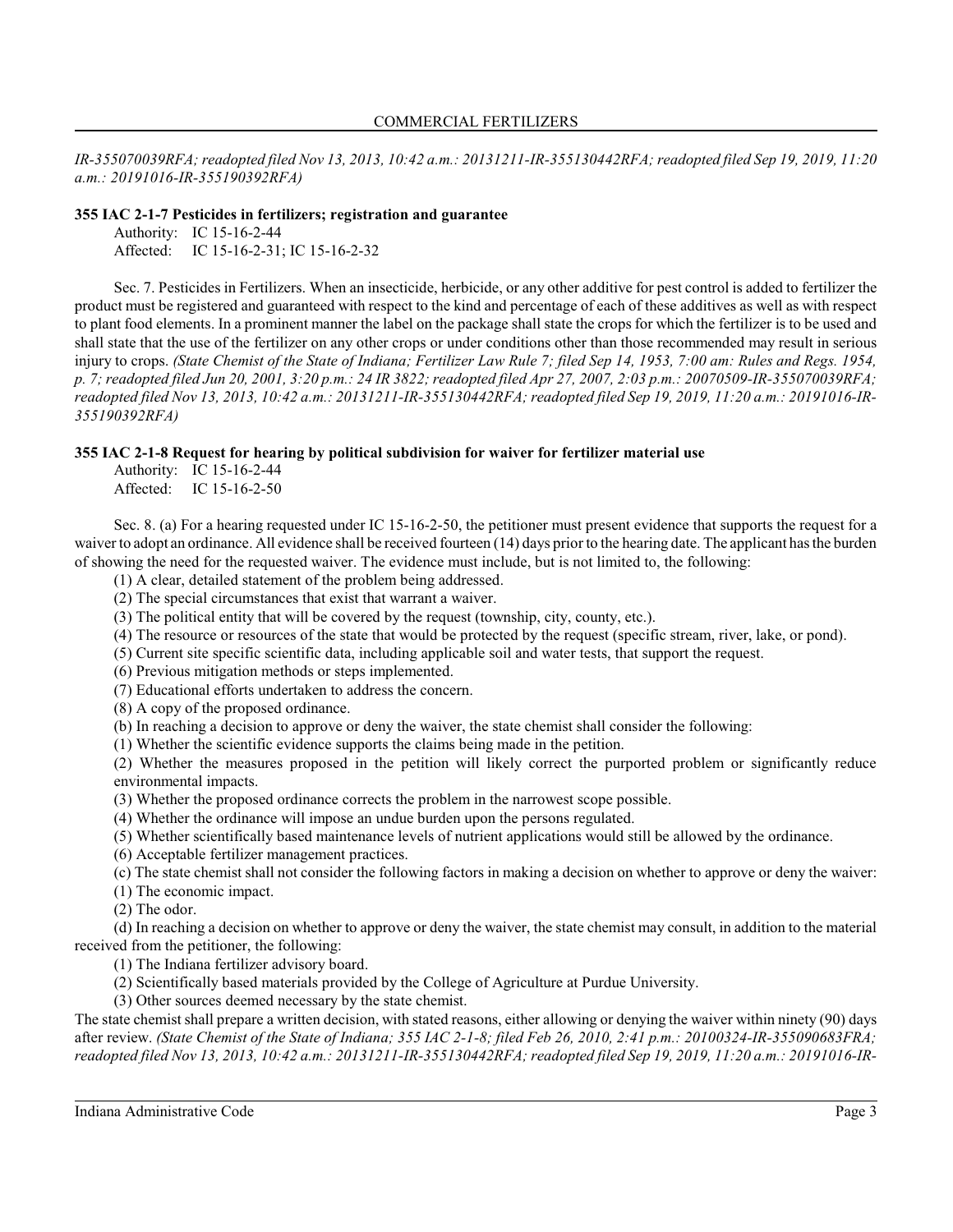*355190392RFA)*

## **Rule 2. Definitions**

#### **355 IAC 2-2-1 "Approved" defined**

Authority: IC 15-16-2-44 Affected: IC 15-16-2

Sec. 1. As used in this article, "approved" means approval by the state chemist except where otherwise stated. *(State Chemist of the State of Indiana; 355 IAC 2-2-1; filed Mar 8, 1991, 2:45 p.m.: 14 IR 1389, eff one hundred twenty (120) days after filing with secretary of state; readopted filed Jun 20, 2001, 3:20 p.m.: 24 IR 3822; filed Aug 10, 2005, 1:00 p.m.: 28 IR 3571; readopted filed Apr 27, 2007, 2:03 p.m.: 20070509-IR-355070039RFA; readopted filed Nov 13, 2013, 10:42 a.m.: 20131211-IR-355130442RFA; readopted filed Sep 19, 2019, 11:20 a.m.: 20191016-IR-355190392RFA)*

## **355 IAC 2-2-1.5 "Appurtenance" defined**

Authority: IC 15-16-2-44 Affected: IC 15-16-2

Sec. 1.5. As used in this article, "appurtenance" means any:

(1) valve; (2) pump; (3) fitting; (4) pipe;  $(5)$  hose; (6) metering device; or (7) mechanical device;

that is connected to a storage container or is used to transfer a material into or out of such container. *(State Chemist of the State of Indiana; 355 IAC 2-2-1.5; filed Aug 10, 2005, 1:00 p.m.: 28 IR 3571; readopted filed Apr 27, 2007, 2:03 p.m.: 20070509-IR-355070039RFA; readopted filedNov 13, 2013, 10:42 a.m.: 20131211-IR-355130442RFA; readopted filed Sep 19, 2019, 11:20 a.m.: 20191016-IR-355190392RFA)*

## **355 IAC 2-2-2 "Aqua ammonia" defined**

Authority: IC 15-16-2-44 Affected: IC 15-16-2

Sec. 2. As used in this article, "aqua ammonia" means an aqueous solution of anhydrous ammonia generally containing from eighteen (18) to thirty (30) percent of ammonia (NH<sub>3</sub>) by weight and having a vapor pressure usually varying from zero (0) to ten (10) pounds per square inch gauge (psig) at one hundred four degrees Fahrenheit (104°F). *(State Chemist of the State of Indiana; 355 IAC 2-2-2; filed Mar 8, 1991, 2:45 p.m.: 14 IR 1389, eff one hundred twenty (120) days after filing with secretary of state; readopted filed Jun 20, 2001, 3:20 p.m.: 24 IR 3822; readopted filed Apr 27, 2007, 2:03 p.m.: 20070509-IR-355070039RFA; readopted filed Nov 13, 2013, 10:42 a.m.: 20131211-IR-355130442RFA; readopted filed Sep 19, 2019, 11:20 a.m.: 20191016-IR-355190392RFA)*

## **355 IAC 2-2-3 "Discharge" defined**

Authority: IC 15-16-2-44 Affected: IC 15-16-2

Sec. 3. As used in this article, "discharge" means a release of fluid or dry bulk fertilizer into either a secondary containment or operational containment area at a storage facility. *(State Chemist of the State of Indiana; 355 IAC 2-2-3; filed Mar 8, 1991, 2:45 p.m.: 14 IR 1389, eff one hundred twenty (120) days after filing with secretary of state; filed Apr 23, 1998, 9:20 a.m.: 21 IR 3360,*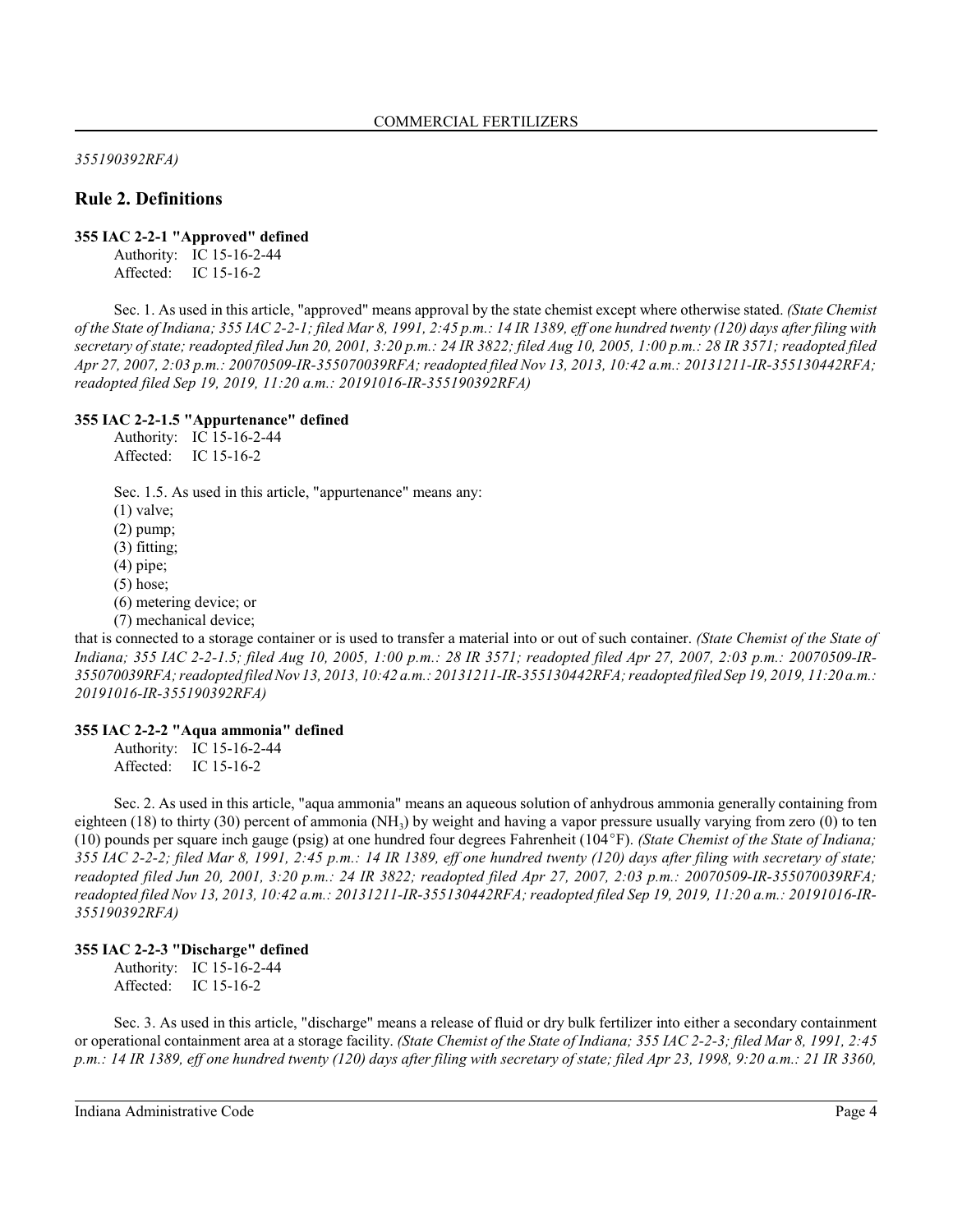*eff one hundred twenty (120) days after filingwith secretary of state; readopted filed Jun 20, 2001, 3:20 p.m.: 24 IR 3822; readopted filed Apr 27, 2007, 2:03 p.m.: 20070509-IR-355070039RFA; readopted filed Nov 13, 2013, 10:42 a.m.: 20131211-IR-355130442RFA; readopted filed Sep 19, 2019, 11:20 a.m.: 20191016-IR-355190392RFA)*

#### **355 IAC 2-2-4 "Dry bulk fertilizer" defined**

Authority: IC 15-16-2-44 Affected: IC 15-16-2

Sec. 4. As used in this article, "dry bulk fertilizer" means nonfluid commercial fertilizer in an undivided quantity exceeding two hundred (200) pounds. *(State Chemist of the State of Indiana; 355 IAC 2-2-4; filed Mar 8, 1991, 2:45 p.m.: 14 IR 1389, eff one hundred twenty (120) days after filing with secretary of state; readopted filed Jun 20, 2001, 3:20 p.m.: 24 IR 3822; readopted filed Apr 27, 2007, 2:03 p.m.: 20070509-IR-355070039RFA; readopted filed Nov 13, 2013, 10:42 a.m.: 20131211-IR-355130442RFA; readopted filed Sep 19, 2019, 11:20 a.m.: 20191016-IR-355190392RFA)*

## **355 IAC 2-2-5 "Elephant ring" defined**

Authority: IC 15-16-2-44 Affected: IC 15-16-2

Sec. 5. As used in this article, "elephant ring" means a storage container with open top serving as a secondary containment vessel into which a smaller primary storage container is placed. *(State Chemist of the State of Indiana; 355 IAC 2-2-5; filed Mar 8, 1991, 2:45 p.m.: 14 IR 1389, eff one hundred twenty (120) days after filing with secretary of state; readopted filed Jun 20, 2001, 3:20 p.m.: 24 IR 3822; readopted filed Apr 27, 2007, 2:03 p.m.: 20070509-IR-355070039RFA; readopted filedNov 13, 2013, 10:42 a.m.: 20131211-IR-355130442RFA; readopted filed Sep 19, 2019, 11:20 a.m.: 20191016-IR-355190392RFA)*

## **355 IAC 2-2-5.5 "Facility" defined**

Authority: IC 15-16-2-44 Affected: IC 15-16-2

Sec. 5.5. As used in this article, "facility" means all land, buildings, equipment, structures, and other stationary items that are located on a single site or on contiguous sites and that are owned or operated by the same person or by any person who controls, is controlled by, or is under common control with such person. *(State Chemist of the State of Indiana; 355 IAC 2-2-5.5; filed Apr 23, 1998, 9:20 a.m.: 21 IR 3360, eff one hundred twenty (120) days after filing with secretary of state; readopted filed Jun 20, 2001, 3:20 p.m.: 24 IR 3822; readopted filed Apr 27, 2007, 2:03 p.m.: 20070509-IR-355070039RFA; readopted filedNov 13, 2013, 10:42 a.m.: 20131211-IR-355130442RFA; readopted filed Sep 19, 2019, 11:20 a.m.: 20191016-IR-355190392RFA)*

## **355 IAC 2-2-6 "Field operations" defined**

Authority: IC 15-16-2-44 Affected: IC 15-16-2

Sec. 6. As used in this article, "field operations" means the application of bulk (dry or fluid) fertilizer to soil or plants in the course of normal agricultural or horticultural practice. *(State Chemist of the State of Indiana; 355 IAC 2-2-6; filed Mar 8, 1991, 2:45 p.m.: 14 IR 1389, eff one hundred twenty (120) days after filing with secretary of state; readopted filed Jun 20, 2001, 3:20 p.m.: 24 IR 3822; filed Aug 10, 2005, 1:00 p.m.: 28 IR 3571; readopted filed Apr 27, 2007, 2:03 p.m.: 20070509-IR-355070039RFA; readopted filed Nov 13, 2013, 10:42 a.m.: 20131211-IR-355130442RFA; readopted filed Sep 19, 2019, 11:20 a.m.: 20191016-IR-355190392RFA)*

## **355 IAC 2-2-7 "Fluid bulk fertilizer" defined**

Authority: IC 15-16-2-44 Affected: IC 15-16-2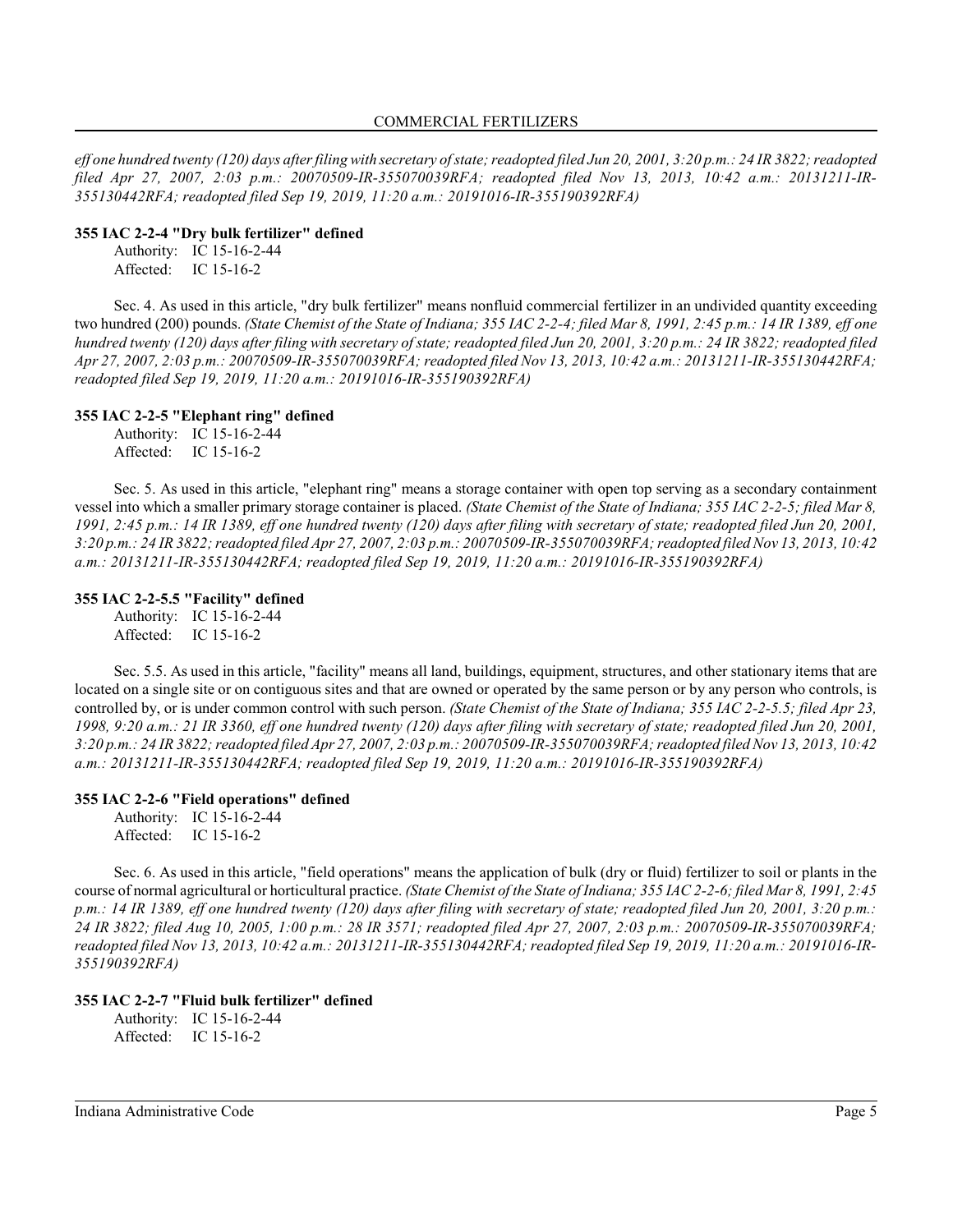Sec. 7. As used in this article, "fluid bulk fertilizer" means fluid fertilizer in an undivided quantity exceeding fifty-five (55) U.S. gallons. *(State Chemist of the State of Indiana; 355 IAC 2-2-7; filed Mar 8, 1991, 2:45 p.m.: 14 IR 1389, eff one hundred twenty (120) days after filing with secretary of state; readopted filed Jun 20, 2001, 3:20 p.m.: 24 IR 3822; readopted filed Apr 27, 2007, 2:03 p.m.: 20070509-IR-355070039RFA; readopted filedNov 13, 2013, 10:42 a.m.: 20131211-IR-355130442RFA; readopted filed Sep 19, 2019, 11:20 a.m.: 20191016-IR-355190392RFA)*

## **355 IAC 2-2-8 "Fluid fertilizer" defined**

Authority: IC 15-16-2-44 Affected: IC 15-16-2

Sec. 8. As used in this article, "fluid fertilizer" means commercial fertilizer in liquid form and includes solutions, emulsions, suspensions, and slurries. "Fluid fertilizer" does not include anhydrous ammonia. *(State Chemist of the State of Indiana; 355 IAC 2-2-8; filed Mar 8, 1991, 2:45 p.m.: 14 IR 1389, eff one hundred twenty (120) days after filing with secretary of state; readopted filed Jun 20, 2001, 3:20 p.m.: 24 IR 3822; readopted filed Apr 27, 2007, 2:03 p.m.: 20070509-IR-355070039RFA; readopted filed Nov 13, 2013, 10:42 a.m.: 20131211-IR-355130442RFA; readopted filed Sep 19, 2019, 11:20 a.m.: 20191016-IR-355190392RFA)*

#### **355 IAC 2-2-9 "Low pressure nitrogen solutions" defined**

Authority: IC 15-16-2-44 Affected: IC 15-16-2

Sec. 9. As used in this article, "low pressure nitrogen solutions" means an aqueous solution of ammoniumnitrate, urea, or other nitrogen carriers containing various quantities of free ammonia exceeding two percent (2%) by weight. Aqua ammonia and nonpressure nitrogen solutions, commonly referred to as twenty-eight percent (28%), thirty percent (30%), or thirty-two percent (32%) nitrogen solutions are excluded from this definition. *(State Chemist of the State of Indiana; 355 IAC 2-2-9; filed Mar 8, 1991, 2:45 p.m.: 14 IR 1390, eff one hundred twenty (120) days after filing with secretary of state; readopted filed Jun 20, 2001, 3:20 p.m.: 24 IR 3822; filed Aug 10, 2005, 1:00 p.m.: 28 IR 3571; readopted filed Apr 27, 2007, 2:03 p.m.: 20070509-IR-355070039RFA; readopted filed Nov 13, 2013, 10:42 a.m.: 20131211-IR-355130442RFA; readopted filed Sep 19, 2019, 11:20 a.m.: 20191016-IR-355190392RFA)*

## **355 IAC 2-2-10 "Operational area" defined**

Authority: IC 15-16-2-44 Affected: IC 15-16-2

Sec. 10. As used in this article, "operational area" means an area or areas at a storage facility where fertilizers are:

(1) transferred, loaded, unloaded, or mixed; or

(2) cleaned or washed from containers, or application, storage, or transportation equipment.

*(State Chemist of the State of Indiana; 355 IAC 2-2-10; filed Mar 8, 1991, 2:45 p.m.: 14 IR 1390, eff one hundred twenty (120) days after filing with secretary of state; readopted filed Jun 20, 2001, 3:20 p.m.: 24 IR 3822; filed Aug 10, 2005, 1:00 p.m.: 28 IR 3571; readopted filed Apr 27, 2007, 2:03 p.m.: 20070509-IR-355070039RFA; readopted filed Nov 13, 2013, 10:42 a.m.: 20131211-IR-355130442RFA; readopted filed Sep 19, 2019, 11:20 a.m.: 20191016-IR-355190392RFA)*

## **355 IAC 2-2-11 "Operational area containment" defined**

Authority: IC 15-16-2-44 Affected: IC 15-16-2

Sec. 11. As used in this article, "operational area containment" means any structure or system designed and constructed to effectively intercept and contain discharges, including container or equipment wash water and rainwater, and to prevent run-off or leaching from a storage facility. *(State Chemist of the State of Indiana; 355 IAC 2-2-11; filed Mar 8, 1991, 2:45 p.m.: 14 IR 1390, eff one hundred twenty (120) days after filing with secretary of state; readopted filed Jun 20, 2001, 3:20 p.m.: 24 IR 3822; readopted filed Apr 27, 2007, 2:03 p.m.: 20070509-IR-355070039RFA; readopted filed Nov 13, 2013, 10:42 a.m.: 20131211-IR-*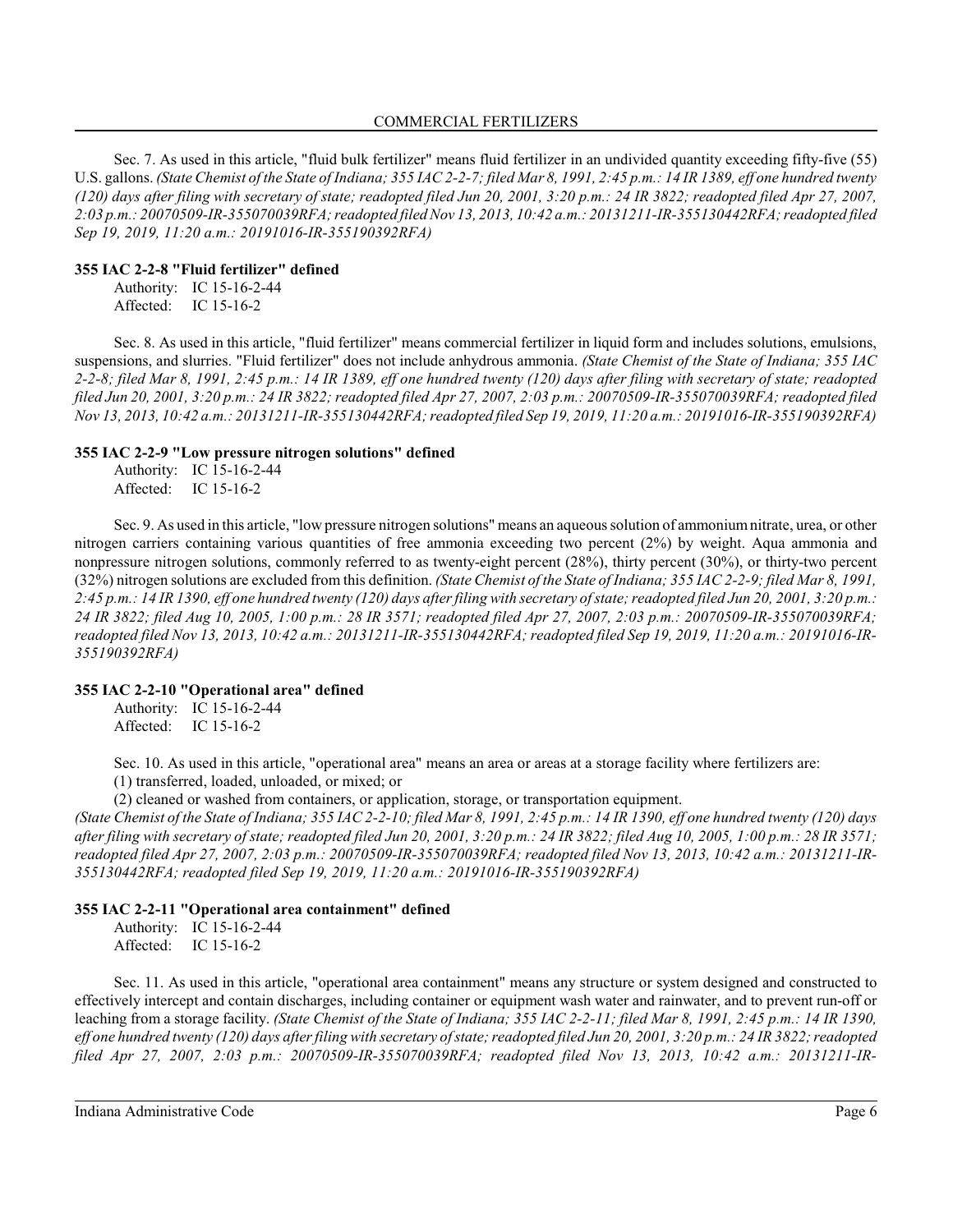*355130442RFA; readopted filed Sep 19, 2019, 11:20 a.m.: 20191016-IR-355190392RFA)*

#### **355 IAC 2-2-12 "Primary containment" defined**

Authority: IC 15-16-2-44 Affected: IC 15-16-2

Sec. 12. As used in this article, "primary containment" means the storage of fluid bulk fertilizer in storage containers at a storage facility. *(State Chemist of the State of Indiana; 355 IAC 2-2-12; filed Mar 8, 1991, 2:45 p.m.: 14 IR 1390, eff one hundred twenty (120) days after filing with secretary of state; readopted filed Jun 20, 2001, 3:20 p.m.: 24 IR 3822; readopted filed Apr 27, 2007, 2:03 p.m.: 20070509-IR-355070039RFA;readopted filedNov 13, 2013, 10:42 a.m.: 20131211-IR-355130442RFA; readopted filed Sep 19, 2019, 11:20 a.m.: 20191016-IR-355190392RFA)*

#### **355 IAC 2-2-13 "Secondary containment" defined**

Authority: IC 15-16-2-44 Affected: IC 15-16-2

Sec. 13. As used in this article, "secondary containment" means any structure, such as a dike, used to contain fertilizer discharges frombulk storage containers and prevent run-off or leaching. *(State Chemist of the State of Indiana; 355 IAC 2-2-13; filed Mar 8, 1991, 2:45 p.m.: 14 IR 1390, eff one hundred twenty (120) days after filing with secretary of state; readopted filed Jun 20, 2001, 3:20 p.m.: 24 IR 3822; filed Aug 10, 2005, 1:00 p.m.: 28 IR 3572; readopted filed Apr 27, 2007, 2:03 p.m.: 20070509-IR-355070039RFA; readopted filedNov 13, 2013, 10:42 a.m.: 20131211-IR-355130442RFA; readopted filed Sep 19, 2019, 11:20 a.m.: 20191016-IR-355190392RFA)*

## **355 IAC 2-2-13.5 "Spill" defined**

Authority: IC 15-16-2-44 Affected: IC 15-16-2

Sec. 13.5. As used in this article, "spill" means any unexpected, unintended, abnormal, or unapproved liquid or dry dumping, leakage, drainage, seepage, or other loss of fertilizer. The term does not include releases to impermeable surfaces when the fertilizer does not migrate off the surface or penetrate the surface and enter the soil. *(State Chemist of the State of Indiana; 355 IAC 2-2-13.5; filed Apr 23, 1998, 9:20 a.m.: 21 IR 3360, eff one hundred twenty (120) days after filing with secretary of state; readopted filed Jun 20, 2001, 3:20 p.m.: 24 IR 3822; readopted filed Apr 27, 2007, 2:03 p.m.: 20070509-IR-355070039RFA; readopted filed Nov 13, 2013, 10:42 a.m.: 20131211-IR-355130442RFA; readopted filed Sep 19, 2019, 11:20 a.m.: 20191016-IR-355190392RFA)*

## **355 IAC 2-2-14 "State chemist" defined**

Authority: IC 15-16-2-44 Affected: IC 15-16-2

Sec. 14. As used in this article, "state chemist" means the Indiana state chemist or an appointed agent. *(State Chemist of the State of Indiana; 355 IAC 2-2-14; filed Mar 8, 1991, 2:45 p.m.: 14 IR 1390, eff one hundred twenty (120) days after filing with secretary of state; readopted filed Jun 20, 2001, 3:20 p.m.: 24 IR 3822; filed Aug 10, 2005, 1:00 p.m.: 28 IR 3572; readopted filed Apr 27, 2007, 2:03 p.m.: 20070509-IR-355070039RFA; readopted filed Nov 13, 2013, 10:42 a.m.: 20131211-IR-355130442RFA; readopted filed Sep 19, 2019, 11:20 a.m.: 20191016-IR-355190392RFA)*

## **355 IAC 2-2-15 "Storage container" defined**

Authority: IC 15-16-2-44 Affected: IC 15-16-2

Sec. 15. (a) As used in this article, "storage container" means the following: (1) A container used for the storage of fluid bulk fertilizer.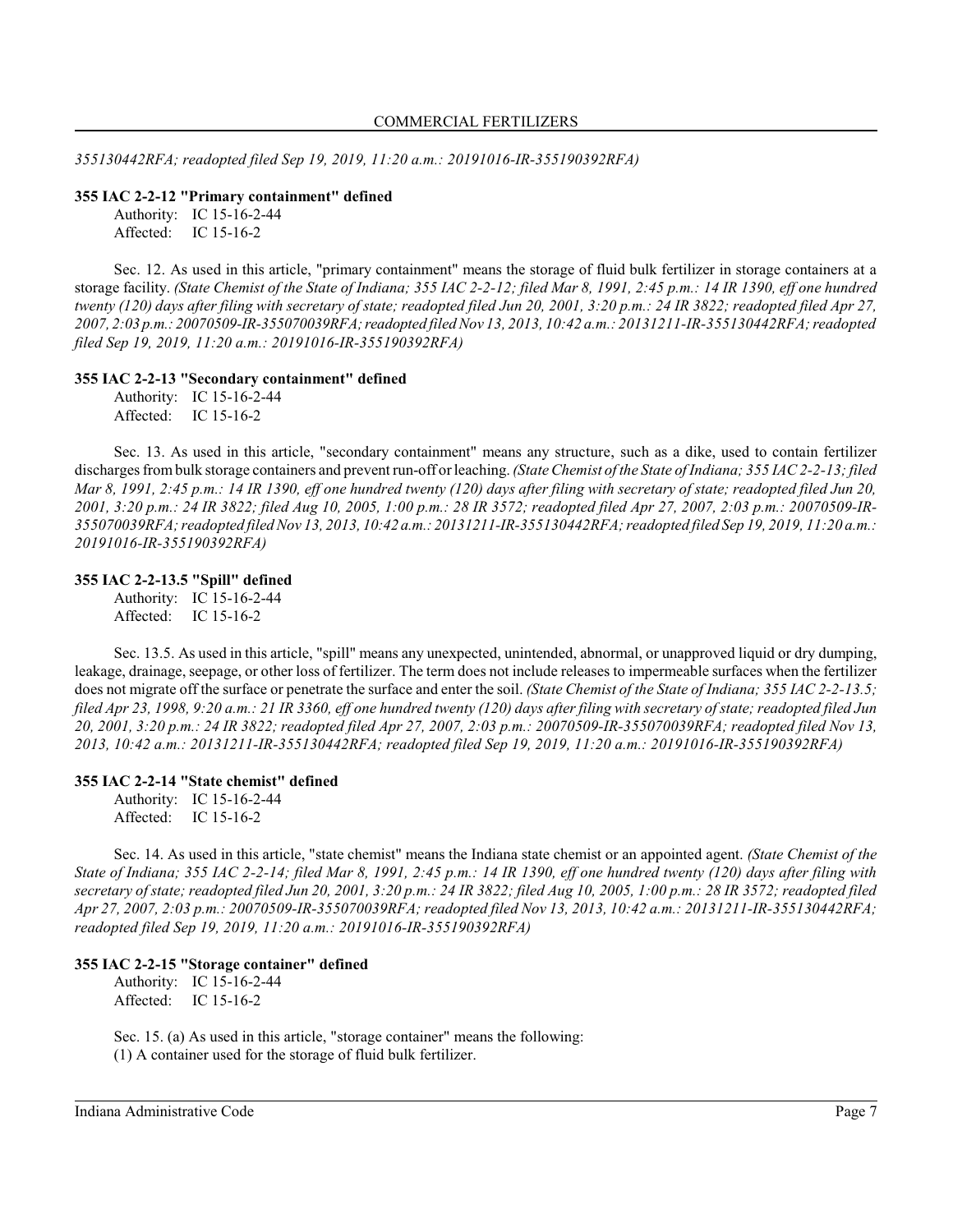(2) A rail car, nurse tank, or other mobile container used for the storage of fluid bulk fertilizer.

(b) The term does not include the following:

(1) A mobile container storing fluid bulk fertilizer at a storage facility for less than fifteen (15) days, if this storage is incidental to the loading or unloading of a storage container at the storage facility.

(2) A mobile container located other than on property owned, operated, or controlled by an owner or operator of a storage facility.

(3) A container used solely for emergency storage of leaking fertilizer containers.

*(State Chemist of the State of Indiana; 355 IAC 2-2-15; filed Mar 8, 1991, 2:45 p.m.: 14 IR 1390, eff one hundred twenty (120) days after filing with secretary of state; readopted filed Jun 20, 2001, 3:20 p.m.: 24 IR 3822; filed Aug 10, 2005, 1:00 p.m.: 28 IR 3572; readopted filed Apr 27, 2007, 2:03 p.m.: 20070509-IR-355070039RFA; readopted filed Nov 13, 2013, 10:42 a.m.: 20131211-IR-355130442RFA; readopted filed Sep 19, 2019, 11:20 a.m.: 20191016-IR-355190392RFA)*

## **355 IAC 2-2-16 "Storage facility" defined**

Authority: IC 15-16-2-44 Affected: IC 15-16-2

Sec. 16. As used in this article, "storage facility" means a location at which:

(1) fluid bulk fertilizer in undivided quantities in excess of:

(A) two thousand five hundred (2,500) gallons; or

- (B) seven thousand five hundred (7,500) gallons total  $(3 \times 2,500)$  gallon vessels); or
- (2) dry bulk fertilizer in undivided quantities exceeding twelve (12) tons;

is held in storage. *(State Chemist of the State of Indiana; 355 IAC 2-2-16; filed Mar 8, 1991, 2:45 p.m.: 14 IR 1390, eff one hundred twenty (120) days after filing with secretary of state; filed Apr 23, 1998, 9:20 a.m.: 21 IR 3360, eff one hundred twenty (120) days after filing with secretary of state; readopted filed Jun 20, 2001, 3:20 p.m.: 24 IR 3822; readopted filed Apr 27, 2007, 2:03 p.m.: 20070509-IR-355070039RFA; readopted filed Nov 13, 2013, 10:42 a.m.: 20131211-IR-355130442RFA; readopted filed Sep 19, 2019, 11:20 a.m.: 20191016-IR-355190392RFA)*

#### **355 IAC 2-2-17 "Storage facility location registry" defined**

Authority: IC 15-16-2-44 Affected: IC 15-16-2

Sec. 17. As used in this article, "storage facility location registry" means the annual listing of all storage facilities at any location in Indiana by the state chemist as derived from written notification from the storage facility. *(State Chemist of the State of Indiana; 355 IAC 2-2-17; filed Mar 8, 1991, 2:45 p.m.: 14 IR 1391, eff one hundred twenty (120) days after filing with secretary of state; readopted filed Jun 20, 2001, 3:20 p.m.: 24 IR 3822; filed Aug 10, 2005, 1:00 p.m.: 28 IR 3572; readopted filed Apr 27, 2007, 2:03 p.m.: 20070509-IR-355070039RFA;readopted filedNov 13, 2013, 10:42 a.m.: 20131211-IR-355130442RFA; readopted filed Sep 19, 2019, 11:20 a.m.: 20191016-IR-355190392RFA)*

## **Rule 3. Primary Containment of Fluid Bulk Fertilizer at Storage Facilities**

## **355 IAC 2-3-1 Storage containers and appurtenances; general**

Authority: IC 15-16-2-44 Affected: IC 15-16-2

Sec. 1. (a) Storage containers and appurtenances shall be constructed, installed, and maintained so as to prevent the discharge or spill of fluid fertilizer.

(b) Storage containers and appurtenances shall be constructed of materials which are resistant to corrosion, puncture, or cracking.

(c) Materials used in the construction or repair of storage containers and appurtenances may not be of a type that react chemically or electrolytically with stored fluid fertilizer in a way that may weaken the storage container or appurtenances or create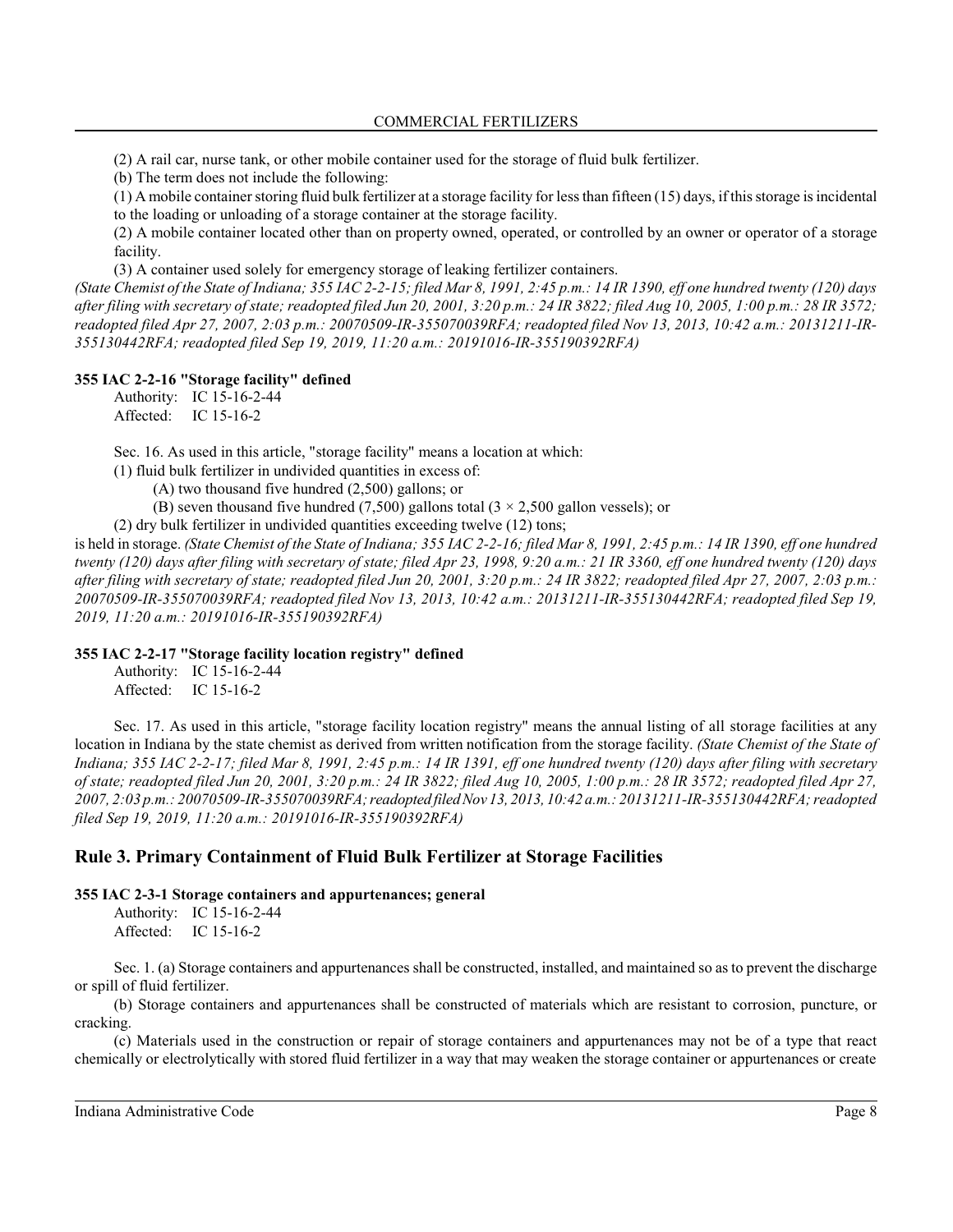a risk of discharge or spill.

(d) Metals used for valves, fittings, and repairs on metal containers shall be compatible with the metals used in the construction of the storage container so that the combination of metals does not cause or increase corrosion that may weaken the storage container or its appurtenances or create a risk of discharge or spill.

(e) Storage containers and appurtenances shall be designed to handle all operating stresses, taking into account static head, pressure build-up frompumps and compressors, and any other mechanical stresses to which the storage containers and appurtenances may be subject in the foreseeable course of operations. *(State Chemist of the State of Indiana; 355 IAC 2-3-1; filed Mar 8, 1991, 2:45 p.m.: 14 IR 1391, eff one hundred twenty (120) days after filing with secretary of state; filed Apr 23, 1998, 9:20 a.m.: 21 IR 3361, eff one hundred twenty (120) days after filing with secretary of state; readopted filed Jun 20, 2001, 3:20 p.m.: 24 IR 3822; readopted filed Apr 27, 2007, 2:03 p.m.: 20070509-IR-355070039RFA; readopted filed Nov 13, 2013, 10:42 a.m.: 20131211-IR-355130442RFA; readopted filed Sep 19, 2019, 11:20 a.m.: 20191016-IR-355190392RFA)*

#### **355 IAC 2-3-2 Prohibition against underground storage; exemptions**

Authority: IC 15-16-2-44 Affected: IC 15-16-2

Sec. 2. No person shall store fluid fertilizer in an underground or lined pit storage container. This prohibition does not apply to the following:

(1) A watertight catch basin used for the temporary collection of run-off or rinsate from transfer and loading areas.

(2) Storage in a "316" or "317" stainless steel storage container, or in another approved container, if the storage container is enclosed within an approved liner and an approved program of ground water monitoring to detect leakage is established.

*(State Chemist of the State of Indiana; 355 IAC 2-3-2; filed Mar 8, 1991, 2:45 p.m.: 14 IR 1391, eff one hundred twenty (120) days after filing with secretary of state; readopted filed Jun 20, 2001, 3:20 p.m.: 24 IR 3822; readopted filed Apr 27, 2007, 2:03 p.m.: 20070509-IR-355070039RFA; readopted filed Nov 13, 2013, 10:42 a.m.: 20131211-IR-355130442RFA; readopted filed Sep 19, 2019, 11:20 a.m.: 20191016-IR-355190392RFA)*

#### **355 IAC 2-3-3 Abandoned containers**

Authority: IC 15-16-2-44 Affected: IC 15-16-2

Sec. 3. (a) Storage containers and other containers used at a storage facility to hold liquid bulk fertilizer or fertilizer rinsate are considered abandoned if they have been out of service for more than six (6) months because of a weakness or leak or have been out of service for any reason for more than two (2) years.

(b) Abandoned underground containers, including abandoned underground catch basins, shall be thoroughly cleaned and removed from the ground or thoroughly cleaned and filled with an inert solid. All connections and vents shall be disconnected and sealed. A record of the catch basin size, location, and method of closing shall be maintained at the storage facility or as otherwise provided for in this article.

(c) Abandoned aboveground containers shall be thoroughly cleaned. All hatches on the containers shall be left open, and all valves or connections shall be severed and left open.

(d) A secondary containment facility is not considered abandoned merely because there have been no discharges into the secondary containment facility. *(State Chemist of the State of Indiana; 355 IAC 2-3-3; filed Mar 8, 1991, 2:45 p.m.: 14 IR 1391, eff one hundred twenty (120) days after filing with secretary of state; readopted filed Jun 20, 2001, 3:20 p.m.: 24 IR 3822; readopted filed Apr 27, 2007, 2:03 p.m.: 20070509-IR-355070039RFA; readopted filed Nov 13, 2013, 10:42 a.m.: 20131211-IR-355130442RFA; readopted filed Sep 19, 2019, 11:20 a.m.: 20191016-IR-355190392RFA)*

#### **355 IAC 2-3-4 Prohibited materials**

Authority: IC 15-16-2-44 Affected: IC 15-16-2

Sec. 4. (a) Storage containers and appurtenances shall not be constructed of copper, brass, zinc, or copper base alloys.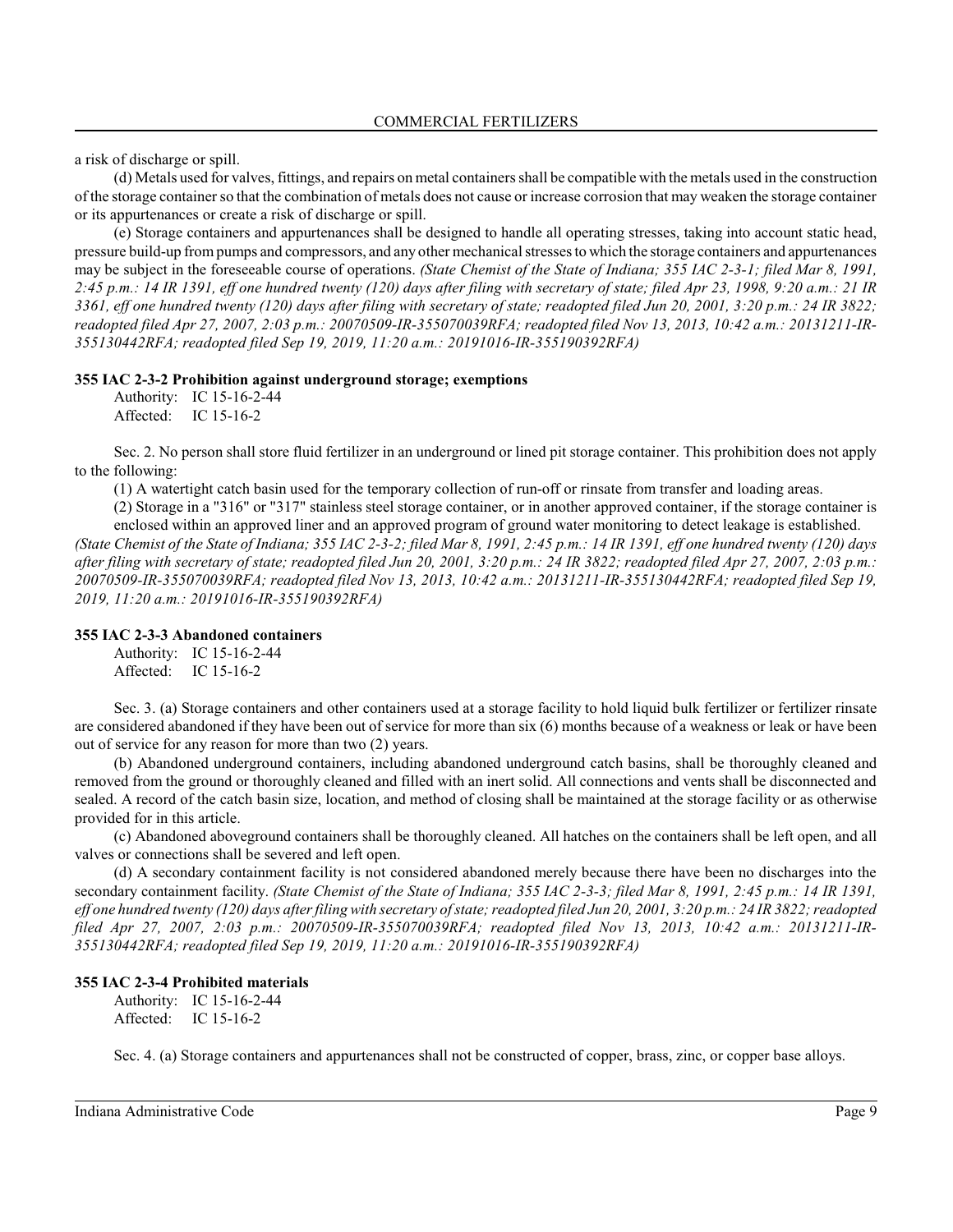(b) Storage containers and appurtenances used for the storage of fluid fertilizers containing phosphates or chlorides shall not be constructed of aluminum or aluminum alloys.

(c) Storage containers and appurtenances used for the storage of low (less than five (5)) pH fluid fertilizers shall not be constructed of ferrous materials other than "316" or "317" stainless steel unless the materials are coated or treated with protective substances that are adequate to inhibit corrosion.

(d) Storage containers and appurtenances used for the storage of low pressure nitrogen solutions shall not be constructed of mild steel, fiberglass, polyolefins, or plastic. This prohibition does not extend to nonpressure solutions, commonly referred to as twenty-eight percent (28%), thirty percent (30%), or thirty-two percent (32%) nitrogen solutions. This prohibition against the use of mild steel does not extend to aqua ammonia.

(e) Storage containers and appurtenances used for the storage of phosphoric acid shall not be constructed of ferrous materials other than "316" or "317" stainless steel unless the container is lined with a suitable substance to prevent corrosion.

(f) Storage containers and appurtenances used for the storage of fluid fertilizers containing potassium chloride (muriate of potash) shall not be constructed of ferrous materials other than stainless steel unless the containers and appurtenances are:

(1) coated or treated with protective substances that are adequate to inhibit corrosion; or

(2) used for storage periods of not more than six (6) months each and are completely emptied between storage periods, cleaned, and inspected for leaks before being refilled for any subsequent period.

*(State Chemist of the State of Indiana; 355 IAC 2-3-4; filed Mar 8, 1991, 2:45 p.m.: 14 IR 1392, eff one hundred twenty (120) days after filing with secretary of state; readopted filed Jun 20, 2001, 3:20 p.m.: 24 IR 3822; filed Aug 10, 2005, 1:00 p.m.: 28 IR 3572; readopted filed Apr 27, 2007, 2:03 p.m.: 20070509-IR-355070039RFA; readopted filed Nov 13, 2013, 10:42 a.m.: 20131211-IR-355130442RFA; readopted filed Sep 19, 2019, 11:20 a.m.: 20191016-IR-355190392RFA)*

#### **355 IAC 2-3-5 Anchoring storage containers**

Authority: IC 15-16-2-44 Affected: IC 15-16-2

Sec. 5. (a) Storage containers shall be anchored, as necessary, to prevent flotation or instability which might occur as a result of liquid accumulations within a secondary containment facility constructed in accordance with this article.

(b) In addition to other approved means, containers shall be assumed to be anchored if product is contained and maintained within the storage containers at least to the height of the secondary containment walls. *(State Chemist of the State of Indiana; 355 IAC 2-3-5; filed Mar 8, 1991, 2:45 p.m.: 14 IR 1392, eff one hundred twenty (120) days after filing with secretary of state; readopted filed Jun 20, 2001, 3:20 p.m.: 24 IR 3822; readopted filed Apr 27, 2007, 2:03 p.m.: 20070509-IR-355070039RFA; readopted filed Nov 13, 2013, 10:42 a.m.: 20131211-IR-355130442RFA; readopted filed Sep 19, 2019, 11:20 a.m.: 20191016-IR-355190392RFA)*

#### **355 IAC 2-3-6 Security**

Authority: IC 15-16-2-44 Affected: IC 15-16-2

Sec. 6. (a) Storage containers and appurtenances shall be secured to provide reasonable protection from wildlife, vandalism, and unauthorized access. The security shall be provided by fencing, lighting, or other approved means.

(b) Valves on storage containers shall be locked or otherwise secured except when persons responsible for facility security are present at the facility.

(c) Valves on mobile fertilizer containers at a storage facility shall be locked or secured except when persons responsible for facility security are present.

(d) Valves on empty containers need not be secured. *(State Chemist of the State of Indiana; 355 IAC 2-3-6; filed Mar 8, 1991, 2:45 p.m.: 14 IR 1392, eff one hundred twenty (120) days after filing with secretary ofstate; readopted filed Jun 20, 2001, 3:20 p.m.: 24 IR 3822; filed Aug 10, 2005, 1:00 p.m.: 28 IR 3573; readopted filed Apr 27, 2007, 2:03 p.m.: 20070509-IR-355070039RFA; readopted filed Nov 13, 2013, 10:42 a.m.: 20131211-IR-355130442RFA; readopted filed Sep 19, 2019, 11:20 a.m.: 20191016-IR-355190392RFA)*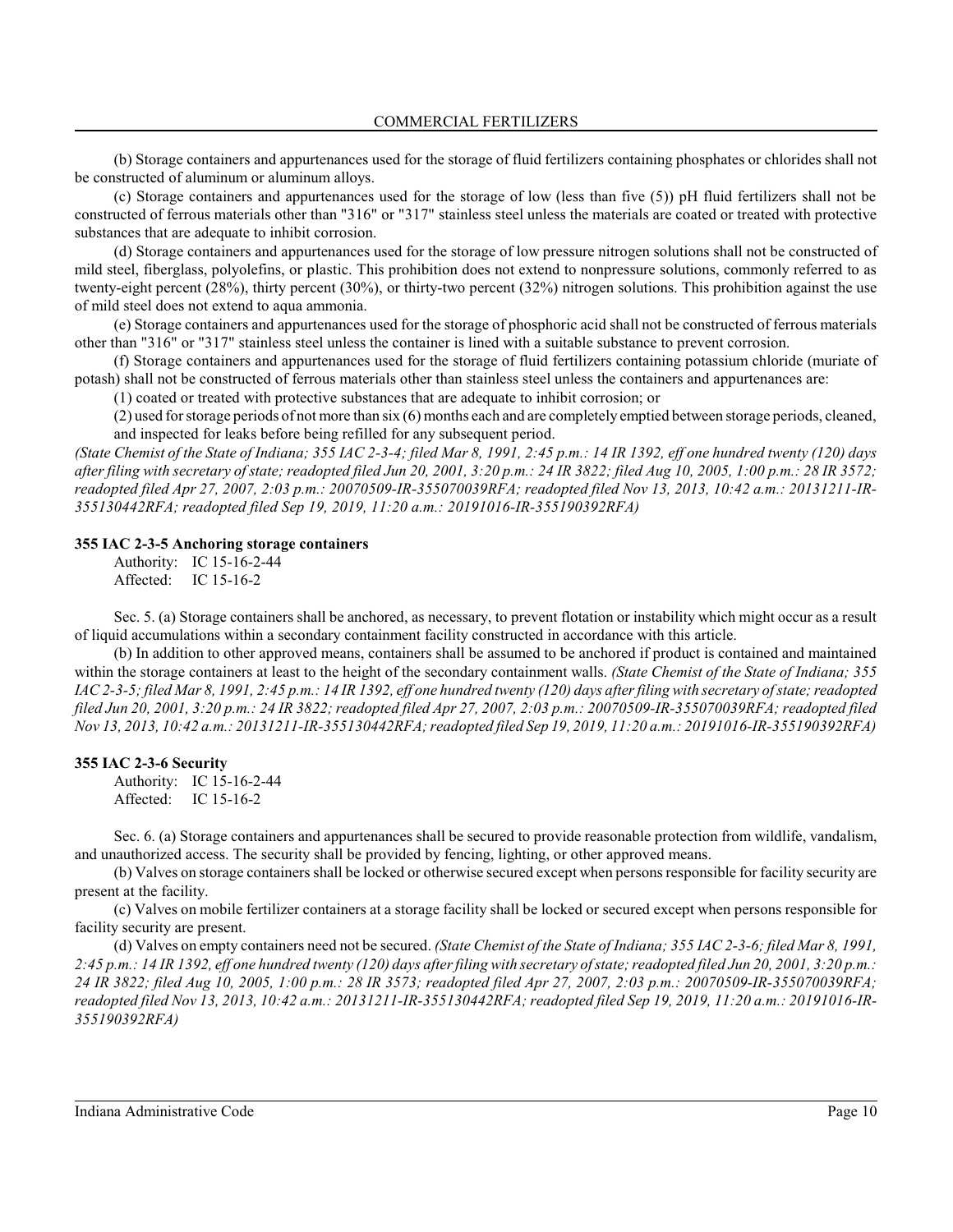#### **355 IAC 2-3-7 Filling storage containers**

Authority: IC 15-16-2-44 Affected: IC 15-16-2

Sec. 7. Storage containers may not be filled beyond the capacity for which they are designed, taking into account the density of the fluid being stored and thermal expansion during storage. *(State Chemist of the State of Indiana; 355 IAC 2-3-7; filed Mar 8, 1991, 2:45 p.m.: 14 IR 1392, eff one hundred twenty (120) days after filing with secretary of state; readopted filed Jun 20, 2001, 3:20 p.m.: 24 IR 3822; readopted filed Apr 27, 2007, 2:03 p.m.: 20070509-IR-355070039RFA; readopted filedNov 13, 2013, 10:42 a.m.: 20131211-IR-355130442RFA; readopted filed Sep 19, 2019, 11:20 a.m.: 20191016-IR-355190392RFA)*

## **355 IAC 2-3-8 Pipes and fittings**

Authority: IC 15-16-2-44 Affected: IC 15-16-2

Sec. 8. Pipes and fittings shall be adequately supported to prevent sagging and possible breakage because of gravity and other forces that may be encountered in the ordinary course of operations. All hoses and piping, except for schedule 80 or greater or made of stainless steel, shall be located in a contained area or double sleeved. Underground piping is permitted providing the piping is:

(1) made of stainless steel;

(2) enclosed in secondary containment (a pipe within a pipe); or

(3) hydrostatically tested annually.

*(State Chemist of the State of Indiana; 355 IAC 2-3-8; filed Mar 8, 1991, 2:45 p.m.: 14 IR 1392, eff one hundred twenty (120) days after filing with secretary of state; readopted filed Jun 20, 2001, 3:20 p.m.: 24 IR 3822; filed Aug 10, 2005, 1:00 p.m.: 28 IR 3573; readopted filed Apr 27, 2007, 2:03 p.m.: 20070509-IR-355070039RFA; readopted filed Nov 13, 2013, 10:42 a.m.: 20131211-IR-355130442RFA; readopted filed Sep 19, 2019, 11:20 a.m.: 20191016-IR-355190392RFA)*

## **355 IAC 2-3-9 Liquid level gauging device**

Authority: IC 15-16-2-44 Affected: IC 15-16-2

Sec. 9. (a) Every storage container shall be equipped with a liquid level gauging device by which the level of fluid in the storage container can be readily and safely determined.

(b) A liquid level gauging device is not required if the level of fluid in a storage container can be readily and reliably measured by other approved means.

(c) Liquid level gauging devices shall be designed, installed, and secured, in a safe manner, to protect against breakage or vandalism which may result in a discharge or spill.

(d) External sight gauges are prohibited unless securely attached against the container wall and provided with a manually operated shut off valve which is locked in the shut off position at all times the level of fluid is not being determined. *(State Chemist of the State of Indiana; 355 IAC 2-3-9; filed Mar 8, 1991, 2:45 p.m.: 14 IR 1393, eff one hundred twenty (120) days after filing with secretary of state; filed Apr 23, 1998, 9:20 a.m.: 21 IR 3361, eff one hundred twenty (120) days after filing with secretary of state; readopted filed Jun 20, 2001, 3:20 p.m.: 24 IR 3822; readopted filed Apr 27, 2007, 2:03 p.m.: 20070509-IR-355070039RFA; readopted filed Nov 13, 2013, 10:42 a.m.: 20131211-IR-355130442RFA; readopted filed Sep 19, 2019, 11:20 a.m.: 20191016-IR-355190392RFA)*

## **355 IAC 2-3-10 Labeling of storage containers**

Authority: IC 15-16-2-44 Affected: IC 15-16-2-32

Sec. 10. Every storage container shall be clearly and prominently labeled to identify its fertilizer contents as provided in IC 15-3-3-5 *[IC 15-3 was repealed by P.L.2-2008, SECTION 83, effective July 1, 2008. See IC 15-16-2-32.]* with the exception that net weight of contents shall not be required. *(State Chemist of the State of Indiana; 355 IAC 2-3-10; filed Mar 8, 1991, 2:45 p.m.:*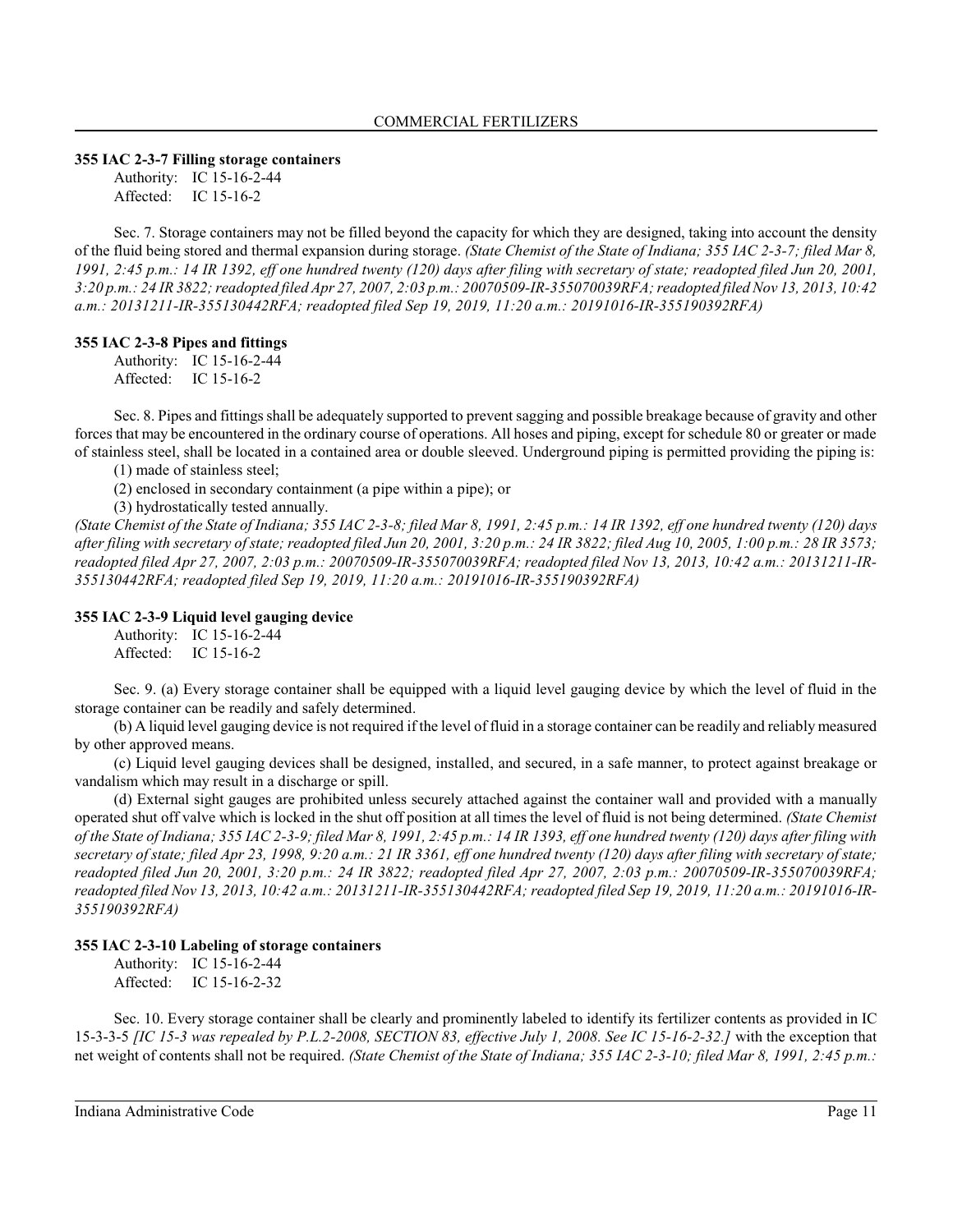*14 IR 1393, eff one hundred twenty (120) days after filing with secretary of state; readopted filed Jun 20, 2001, 3:20 p.m.: 24 IR 3822; readopted filed Apr 27, 2007, 2:03 p.m.: 20070509-IR-355070039RFA; readopted filedNov 13, 2013, 10:42 a.m.: 20131211- IR-355130442RFA; readopted filed Sep 19, 2019, 11:20 a.m.: 20191016-IR-355190392RFA)*

#### **355 IAC 2-3-11 Inspection and maintenance**

Authority: IC 15-16-2-44 Affected: IC 15-16-2

Sec. 11. Storage containers and appurtenances shall be maintained to minimize the risk of a discharge or spill. *(State Chemist of the State of Indiana; 355 IAC 2-3-11; filed Mar 8, 1991, 2:45 p.m.: 14 IR 1393, eff one hundred twenty (120) days after filing with secretary of state; filed Apr 23, 1998, 9:20 a.m.: 21 IR 3361, eff one hundred twenty (120) days after filing with secretary of state; readopted filed Jun 20, 2001, 3:20 p.m.: 24 IR 3822; filed Aug 10, 2005, 1:00 p.m.: 28 IR 3573; readopted filed Apr 27, 2007, 2:03 p.m.: 20070509-IR-355070039RFA; readopted filedNov 13, 2013, 10:42 a.m.: 20131211-IR-355130442RFA; readopted filed Sep 19, 2019, 11:20 a.m.: 20191016-IR-355190392RFA)*

## **355 IAC 2-3-12 Compliance with effective date of rule**

Authority: IC 15-16-2-44 Affected: IC 15-16-2

Sec. 12. (a) Full compliance with this rule by newly established storage facilities shall be required immediately upon the effectiveness of this rule.

(b) Full compliance by existing storage facilities shall be required no later than two (2) years from date of effectiveness of this rule. *(State Chemist of the State of Indiana; 355 IAC 2-3-12; filed Mar 8, 1991, 2:45 p.m.: 14 IR 1393, eff one hundred twenty (120) days after filing with secretary of state; readopted filed Jun 20, 2001, 3:20 p.m.: 24 IR 3822; filed Aug 10, 2005, 1:00 p.m.: 28 IR 3573; readopted filedApr 27, 2007, 2:03 p.m.: 20070509-IR-355070039RFA; readopted filedNov 13, 2013, 10:42 a.m.: 20131211- IR-355130442RFA; readopted filed Sep 19, 2019, 11:20 a.m.: 20191016-IR-355190392RFA)*

## **Rule 4. Operational Area Containment for Fluid Fertilizers**

## **355 IAC 2-4-1 Loadout and unloading pads**

Authority: IC 15-16-2-44 Affected: IC 15-16-2

Sec. 1. (a) Areas used for the loading of fluid fertilizer into storage containers or for unloading fluid fertilizer from storage containers into mobile containers shall be curbed and paved with reinforced concrete or other suitable material that provides an impervious surface and is approved by the state chemist. All activities at the fluid fertilizer storage facility shall be carried out within this area.

(b) The operational area containment shall be constructed and reinforced to support at least the foreseeable maximum gross load, including the following:

(1) The product.

(2) Equipment that utilizes the operational area.

(3) The mobile container.

(4) The motor vehicle.

The curbed and paved area shall have a minimum width of ten (10) feet, a minimum length of twenty (20) feet, and a minimum capacity of at least seven hundred fifty (750) gallons of discharged fluids. Any fill or unloading point of the mobile container shall be positioned over the paved area during loading or unloading.

(c) With the exception of secondary containment areas lined with synthetic or soil liners, and wherever sufficient capacity required in 355 IAC 2-5-1(c) and this rule are complied with, the secondary containment area described in 355 IAC 2-5 may be designed for and jointly used instead of a separate operational area containment.

(d) Operational areas shall not have a relief outlet or valve. The base shall slope to a collecting spot where liquid can be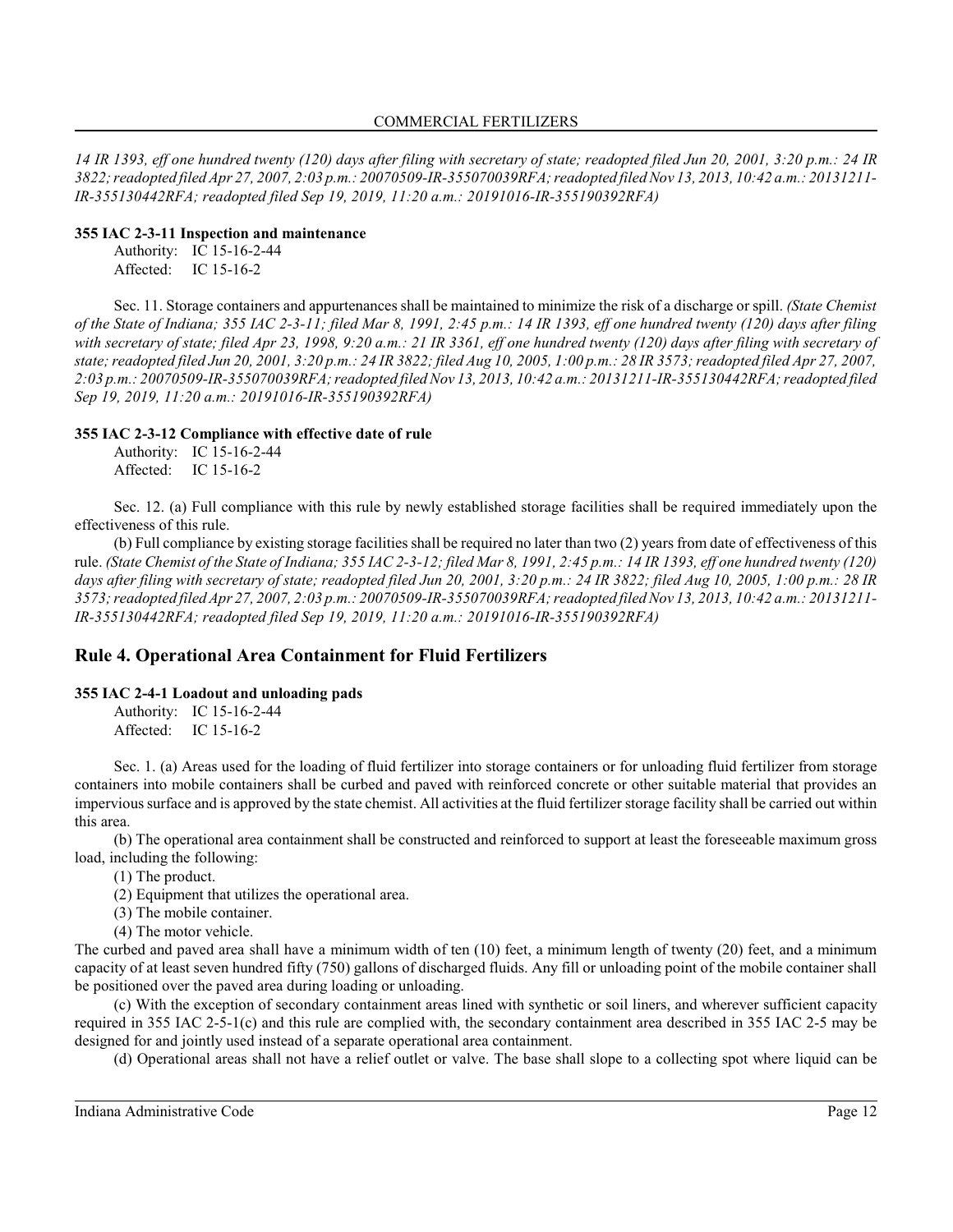discharged, by a manually activated pump, for use in the blending process or for proper disposal in accordance with all applicable regulations.

(e) All liquids shall be promptly removed or recovered from the operational area containment such that the capacity required in subsection (b) is available at all times when operations, as referenced in 355 IAC 2-2-10, are taking place.

(f) Storage containers and appurtenances shall be protected against reasonably foreseeable risks of damage by vehicles operating in the area.

(g) This section does not apply to mobile containers used to nurse field operations when at a field unloading site.

(h) Alternative means, including portable operational area containment systems meeting the capacity requirement, shall be permitted with prior approval.

(i) Operational area containment shall be maintained as necessary to assure compliance with this rule. *(State Chemist of the State of Indiana; 355 IAC 2-4-1; filed Mar 8, 1991, 2:45 p.m.: 14 IR 1393, eff one hundred twenty (120) days after filing with secretary of state; filed Apr 23, 1998, 9:20 a.m.: 21 IR 3361, eff one hundred twenty (120) days after filing with secretary of state; readopted filed Jun 20, 2001, 3:20 p.m.: 24 IR 3822; filed Aug 10, 2005, 1:00 p.m.: 28 IR 3574; readopted filed Apr 27, 2007, 2:03 p.m.: 20070509-IR-355070039RFA; readopted filed Nov 13, 2013, 10:42 a.m.: 20131211-IR-355130442RFA; readopted filed Sep 19, 2019, 11:20 a.m.: 20191016-IR-355190392RFA)*

#### **355 IAC 2-4-2 Compliance with effective date of rule**

Authority: IC 15-16-2-44 Affected: IC 15-16-2

Sec. 2. (a) This rule shall become effective upon the date of adoption.

(b) Full compliance by newly established storage facilities and operational areas shall be required immediately.

(c) Full compliance by existing storage facilities shall be required no later than two (2) years following adoption. *(State Chemist of the State of Indiana; 355 IAC 2-4-2; filed Mar 8, 1991, 2:45 p.m.: 14 IR 1394, eff one hundred twenty (120) days after filing with secretary of state; filed Jul 23, 1998, 4:38 p.m.: 21 IR 4525; readopted filed Jun 20, 2001, 3:20 p.m.: 24 IR 3822; readopted filed Apr 27, 2007, 2:03 p.m.: 20070509-IR-355070039RFA; readopted filed Nov 13, 2013, 10:42 a.m.: 20131211-IR-355130442RFA; readopted filed Sep 19, 2019, 11:20 a.m.: 20191016-IR-355190392RFA)*

## **Rule 5. Diked Secondary Containment of Fluid Bulk Fertilizers**

#### **355 IAC 2-5-1 General requirements**

Authority: IC 15-16-2-44 Affected: IC 15-16-1

Sec. 1. (a) Fluid fertilizer storage containers shall be located within secondary containment constructed with a base, perimeter wall, and sloped floor. An exception for a sloped floor may be granted by the state chemist.

(b) The containment area shall be separate froma secondary containment area for other materials and used only for containment of fluid fertilizer containers or other fertilizer related equipment. This subsection shall not prohibit the storage within the diked area of anhydrous ammonia when stored in compliance with rules adopted under IC 15-3-2 *[IC 15-3 was repealed by P.L.2-2008, SECTION 83, effective July 1, 2008. See IC 15-16-1.]*. Adjoining secondary containment areas may share common walls.

(c) Secondary containment not protected from rainfall shall at all times have a minimum capacity of one hundred percent (100%) of the volume of the largest storage container within the contained area plus the volume displaced by all the other tanks, equipment, and appurtenances in the area up to the safe design level of the containment structure plus a freeboard of six (6) inches.

(d) Secondary containment protected fromrainfall is not required to have the freeboard noted in subsection (c) but shall comply with all other requirements.

(e) Secondary containment constructed before July 6, 1991, and having a capacity of a minimum of one hundred ten percent (110%) of the volume of the largest storage container within the contained area plus the volume displaced by all the other tanks in the area up to the safe design level of the containment structure shall be deemed to be in compliance with this rule. Any such storage facility, upon alteration of the secondary containment area or increases in storage container volume, shall be brought into full compliance within ninety (90) days of alteration or increase.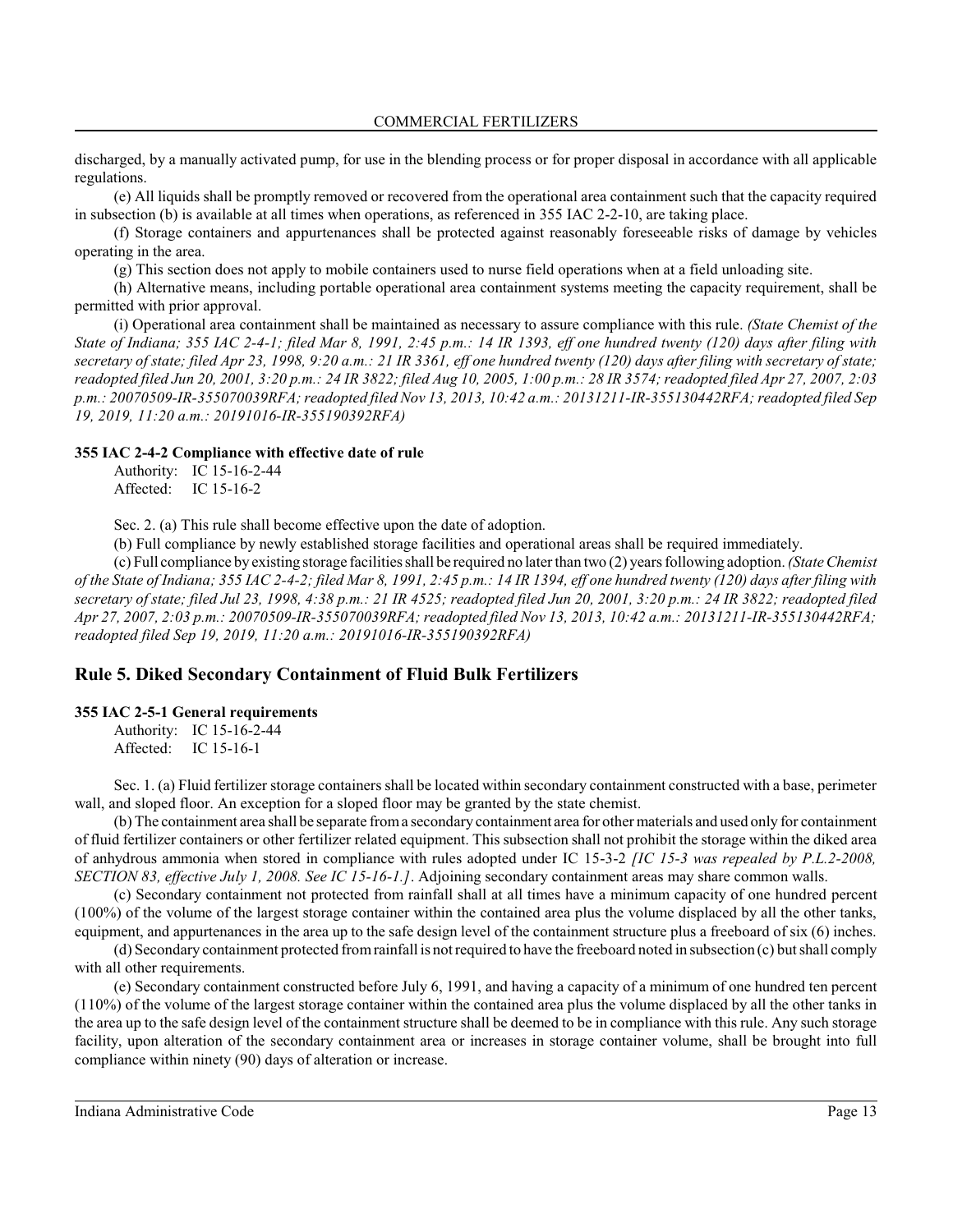(f) Tile drainage shall not be permitted within or under secondary containment.

(g) Alternative means, with prior approval, shall be permitted. *(State Chemist of the State of Indiana; 355 IAC 2-5-1; filed Mar 8, 1991, 2:45 p.m.: 14 IR 1394, eff one hundred twenty (120) days after filing with secretary of state; readopted filed Jun 20, 2001, 3:20 p.m.: 24 IR 3822; filed Aug 10, 2005, 1:00 p.m.: 28 IR 3575; readopted filed Apr 27, 2007, 2:03 p.m.: 20070509-IR-355070039RFA; readopted filedNov 13, 2013, 10:42 a.m.: 20131211-IR-355130442RFA;readopted filed Sep 19, 2019, 11:20 a.m.: 20191016-IR-355190392RFA)*

#### **355 IAC 2-5-2 Walls**

Authority: IC 15-16-2-44 Affected: IC 15-16-2

Sec. 2. (a) The walls of a secondary containment facility shall be:

(1) constructed of earth, steel, concrete (precasted modules or poured), or solid masonry; and

(2) designed to withstand a full hydrostatic head of any discharged liquid and weight load of material used in construction.

(b) Cracks and seams shall be sealed to prevent leakage.

(c) Walls constructed of earth or other permeable materials shall be lined as provided under sections 3 through 7 of this rule.

(d) Earthen walls shall have a horizontal-to-vertical slope consistent with good engineering practice. All interior slopes shall be protected with:

(1) flat road stone or a similar crushed stone material; or

(2) a minimum of six (6) inches of vegetative soils planted and maintained with shallow rooted grasses.

(e) The top of earthen walls shall be no less than two and one-half (2.5) feet wide.

(f) Walls may not exceed six (6) feet in height above interior grade unless provisions are made for:

(1) normal access and necessary emergency access to storage containers, valves, and other equipment; and

(2) safe exit from secondary containment.

(g) Walls constructed of concrete or solid masonry shall rest upon:

(1) a floating base of concrete prepared as in section 4 of this rule; or

(2) suitable concrete footings that extend below the average frost depth.

Joints between walls and base shall be made watertight. *(State Chemist of the State of Indiana; 355 IAC 2-5-2; filed Mar 8, 1991, 2:45 p.m.: 14 IR 1395, eff one hundred twenty (120) days after filing with secretary of state; filed Apr 23, 1998, 9:20 a.m.: 21 IR 3362, eff one hundred twenty (120) days after filing with secretary of state; readopted filed Jun 20, 2001, 3:20 p.m.: 24 IR 3822; filed Aug 10, 2005, 1:00 p.m.: 28 IR 3575; readopted filed Apr 27, 2007, 2:03 p.m.: 20070509-IR-355070039RFA; readopted filed Nov 13, 2013, 10:42 a.m.: 20131211-IR-355130442RFA; readopted filed Sep 19, 2019, 11:20 a.m.: 20191016-IR-355190392RFA)*

## **355 IAC 2-5-3 Lining; general**

Authority: IC 15-16-2-44 Affected: IC 15-16-2

Sec. 3. The base of a secondary containment facility and any earthen walls shall be lined with:

(1) concrete;

(2) steel;

(3) an approved synthetic liner; or

(4) a clay soil liner.

*(State Chemist of the State of Indiana; 355 IAC 2-5-3; filed Mar 8, 1991, 2:45 p.m.: 14 IR 1395, eff one hundred twenty (120) days after filing with secretary of state; readopted filed Jun 20, 2001, 3:20 p.m.: 24 IR 3822; filed Aug 10, 2005, 1:00 p.m.: 28 IR 3576; readopted filed Apr 27, 2007, 2:03 p.m.: 20070509-IR-355070039RFA; readopted filed Nov 13, 2013, 10:42 a.m.: 20131211-IR-355130442RFA; readopted filed Sep 19, 2019, 11:20 a.m.: 20191016-IR-355190392RFA)*

## **355 IAC 2-5-4 Concrete liners**

Authority: IC 15-16-2-44 Affected: IC 15-16-2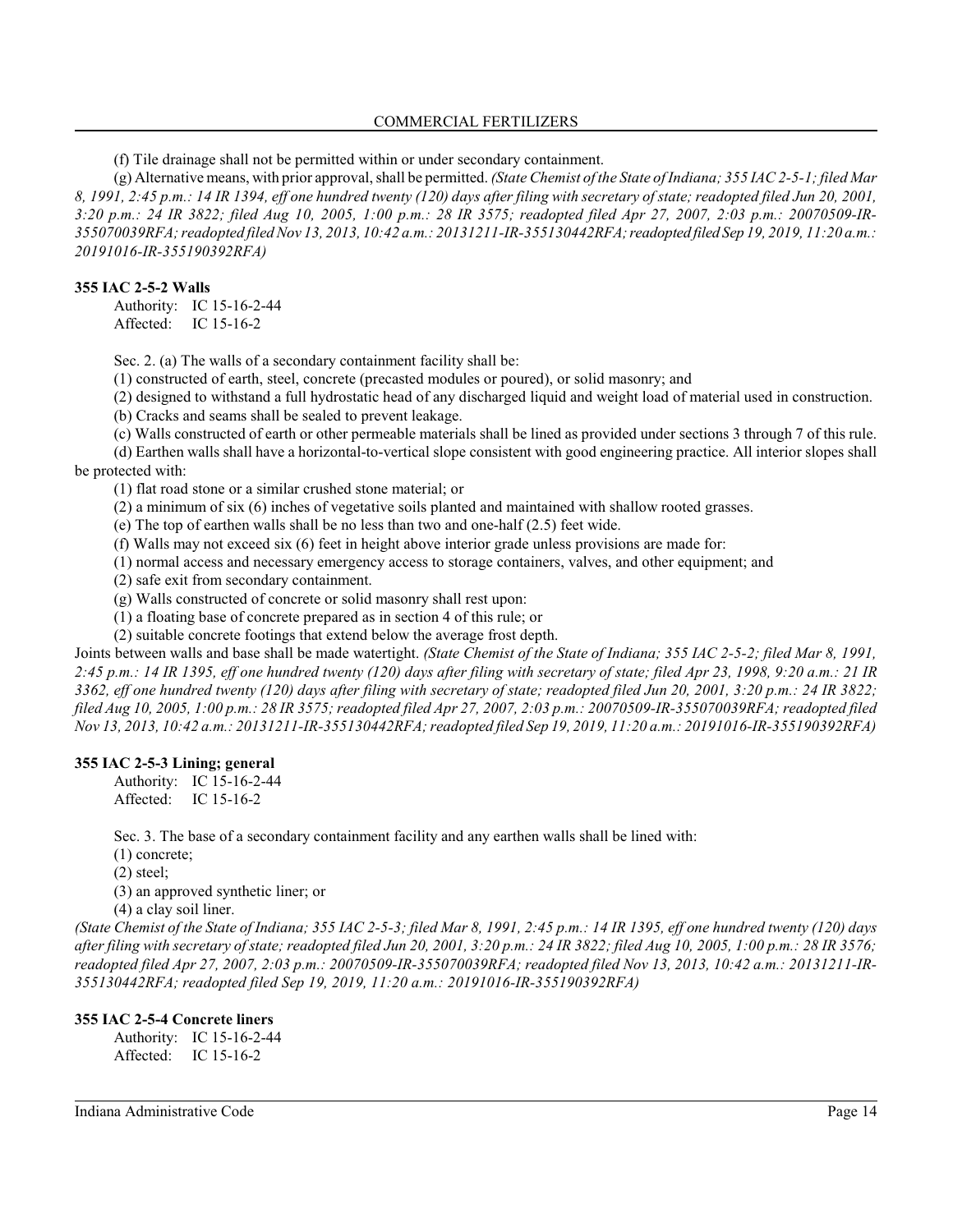Sec. 4. Concrete liners shall be designed according to good engineering practices to withstand any foreseeable loading conditions, including a full hydrostatic head of discharged fluid and static loads of storage containers, including appurtenances, equipment, and contents. Cracks and seamsshall be sealed. *(State Chemist of the State of Indiana; 355 IAC 2-5-4; filed Mar 8, 1991, 2:45 p.m.: 14 IR 1395, eff one hundred twenty (120) days after filing with secretary ofstate; readopted filed Jun 20, 2001, 3:20 p.m.: 24 IR 3822; filed Aug 10, 2005, 1:00 p.m.: 28 IR 3576; readopted filed Apr 27, 2007, 2:03 p.m.: 20070509-IR-355070039RFA; readopted filed Nov 13, 2013, 10:42 a.m.: 20131211-IR-355130442RFA; readopted filed Sep 19, 2019, 11:20 a.m.: 20191016-IR-355190392RFA)*

#### **355 IAC 2-5-5 Steel liners**

Authority: IC 15-16-2-44 Affected: IC 15-16-2

Sec. 5. Steel plates may be used for wall and base liners. Installation plans shall be approved by the state chemist who shall require that the plates are protected against corrosion and are joined in a manner as to provide watertight joints. *(State Chemist of the State of Indiana; 355 IAC 2-5-5; filed Mar 8, 1991, 2:45 p.m.: 14 IR 1395, eff one hundred twenty (120) days after filing with secretary of state; readopted filed Jun 20, 2001, 3:20 p.m.: 24 IR 3822; readopted filed Apr 27, 2007, 2:03 p.m.: 20070509-IR-355070039RFA; readopted filedNov 13, 2013, 10:42 a.m.: 20131211-IR-355130442RFA; readopted filed Sep 19, 2019, 11:20 a.m.: 20191016-IR-355190392RFA)*

#### **355 IAC 2-5-6 Synthetic liners**

Authority: IC 15-16-2-44 Affected: IC 15-16-2

Sec. 6. (a) Synthetic liners and installation plans shall be approved by the state chemist. The installation plan shall address proposed protection of the synthetic liner from mechanical damage, vandalism, wildlife, and deterioration from exposure to the sun according to the manufacturer's recommendations. A synthetic liner shall not be approved by the state chemist until the manufacturer of the liner provides a written confirmation of compatibility and estimate of the life of the liner.

(b) Synthetic liners shall have a minimum thickness of thirty (30) mils (eight-tenths (0.8) millimeters) and be chemically compatible with the materials being stored within the containment areas.

(c) Synthetic liners shall be installed under the supervision of a qualified representative of the manufacturer, and all field constructed seams shall be tested and repaired in accordance with the manufacturer's recommendations. *(State Chemist of the State of Indiana; 355 IAC 2-5-6; filed Mar 8, 1991, 2:45 p.m.: 14 IR 1395, eff one hundred twenty (120) days after filing with secretary of state; filed Apr 23, 1998, 9:20 a.m.: 21 IR 3363, eff one hundred twenty (120) days after filing with secretary of state; readopted filed Jun 20, 2001, 3:20 p.m.: 24 IR 3822; filed Aug 10, 2005, 1:00 p.m.: 28 IR 3576; readopted filed Apr 27, 2007, 2:03 p.m.: 20070509-IR-355070039RFA; readopted filed Nov 13, 2013, 10:42 a.m.: 20131211-IR-355130442RFA; readopted filed Sep 19, 2019, 11:20 a.m.: 20191016-IR-355190392RFA)*

#### **355 IAC 2-5-7 Soil liners**

Authority: IC 15-16-2-44 Affected: IC 15-16-2

Sec. 7. The surface soil shall be sealed, including the berm of an earthen dike, with a sealing agent such as sodium bentonite, attapulgite, or a similar cohesive material (clay). The liner shall be constructed in accordance with reliable engineering recommendations to establish a barrier layer that results in a downward water movement of not greater than one-millionth of a centimeter per second (1.0  $\times$  10<sup>-6</sup> cm/sec) at construction and maintained at one hundred thousandth of a centimeter per second (1.0  $\times$  10<sup>-5</sup> cm/sec) with a thickness of not less than six (6) inches. The liner shall be protected based upon reliable engineering practices to maintain its integrity and performance. If heavy mechanized equipment is to be moved over the walls or floor liner, protection to the secondary containment shall be provided. *(State Chemist of the State of Indiana; 355 IAC 2-5-7; filed Mar 8, 1991, 2:45 p.m.: 14 IR 1396, eff one hundred twenty (120) days after filing with secretary of state; filed Apr 23, 1998, 9:20 a.m.: 21 IR 3363, eff one hundred twenty (120) days after filing with secretary of state; readopted filed Jun 20, 2001, 3:20 p.m.: 24 IR 3822; readopted filed*

Indiana Administrative Code Page 15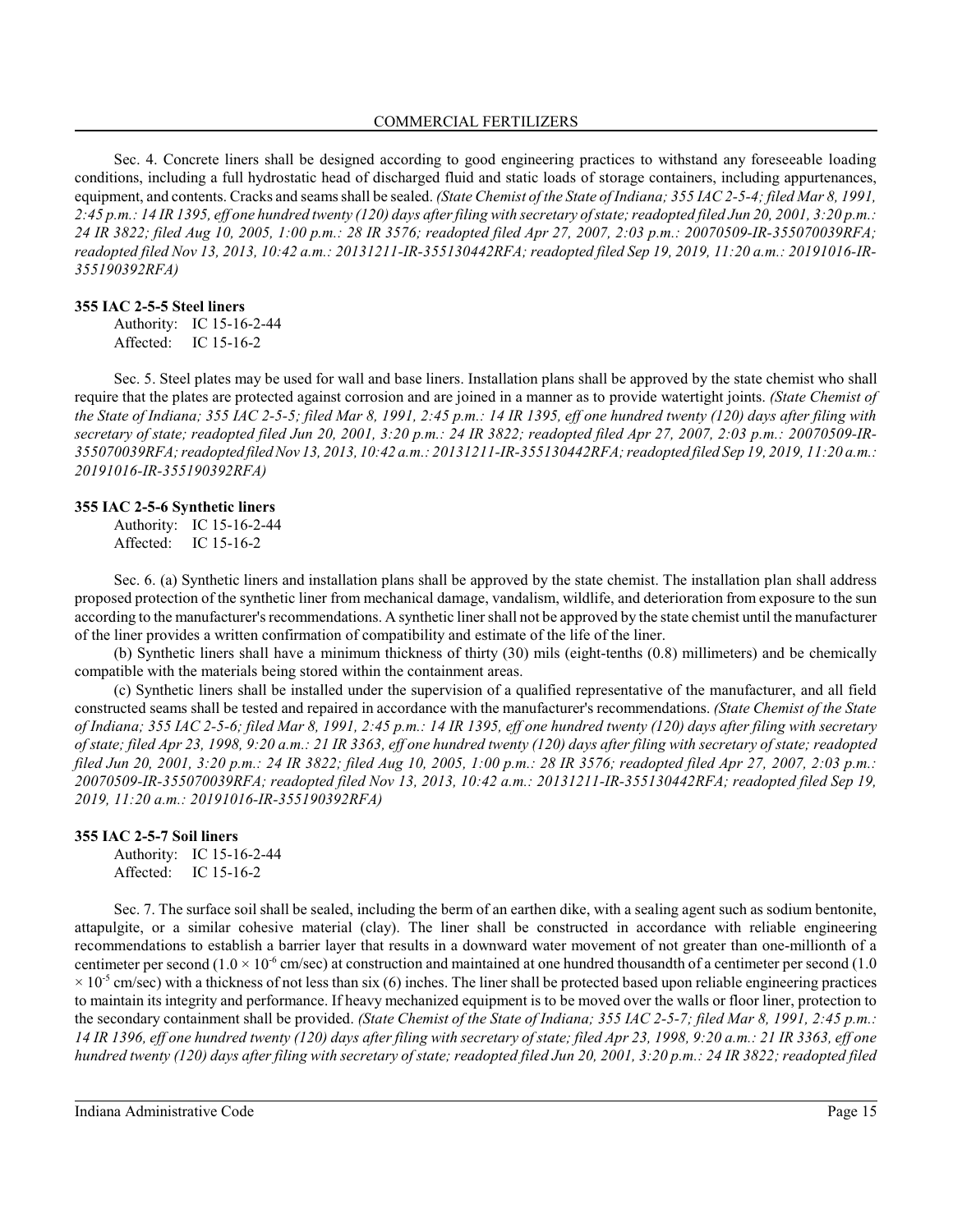*Apr 27, 2007, 2:03 p.m.: 20070509-IR-355070039RFA; readopted filed Nov 13, 2013, 10:42 a.m.: 20131211-IR-355130442RFA; readopted filed Sep 19, 2019, 11:20 a.m.: 20191016-IR-355190392RFA)*

## **355 IAC 2-5-8 Exemptions**

Authority: IC 15-16-2-44 Affected: IC 15-16-2

Sec. 8. (a) A liner need not be installed directly under a storage container having a capacity of one hundred thousand (100,000) gallons or more that has been constructed on-site and put into use before July 6, 1991, provided that one (1) of the following alternative procedures are complied with, certified to in writing by an official of the company who owns the container, and the certificate is filed with the state chemist:

(1) Alternative 1 shall be as follows:

(A) A second bottom made of steel shall be constructed for the storage container and placed over the original bottom and a layer of smooth, fine gravel or coarse sand having a minimum thickness of six (6) inches.

(B) The original bottom of the storage container shall be tested for leaks before the sand layer or second bottom is installed. A record of the test shall be kept on file at the storage facility.

(C) The newly constructed bottom shall be tested for leaks before any fluid fertilizer is stored on the newly constructed bottom. A record of the test shall be kept on file at the storage facility or at the nearest local office from which the storage facility is administered.

(D) There shall be a method by which leaks from the newly constructed bottom into the sand layer may readily be detected.

(E) The newly constructed bottom shall be tested at least once every five (5) years for leaks. A record of the tests shall be kept at the storage facility.

(2) Alternative 2 shall be as follows:

(A) The container shall be emptied, cleaned, and tested for leaks. The walls and floor of the container shall be tested to assure that welds and thickness of steel plates are sound and adequate to contain the fertilizers. A record of the inspection, test results, and any repairs made shall be submitted to the state chemist and maintained by the owner or operator.

(B) The interior floor and at least twelve (12) inches of the wall areas of the container above the floor shall be coated with an approved liner to inhibit corrosion. A record of this procedure shall be submitted to the state chemist and maintained by the owner or operator.

(C) An approved test for leaks shall be conducted every five (5) years thereafter. A record of the test findings and indicated repairs and maintenance shall be maintained by the owner or operator.

(3) Alternative 3 shall be as follows:

(A) Monitoring devices shall be installed in angled borings in the unsaturated earth materials under each tank. These monitoring devices shall constitute a leak detection system for each tank in advance ofthe point at which any leak would reach ground water.

(B) The number, length, and depth of each boring shall be determined on the basis of site characteristics. The array of monitoring devices under each tank shall constitute the best practical early warning detection system for tank leakage. (C) Each monitoring plan under this alternative shall be implemented only upon review and approval of the state chemist.

(b) The secondary containment requirements under this rule do not apply to rail cars that are periodically moved to and from the storage facility.

(c) The state chemist may recognize other methods that provide equivalent protection. *(State Chemist of the State of Indiana; 355 IAC 2-5-8; filed Mar 8, 1991, 2:45 p.m.: 14 IR 1396, eff one hundred twenty (120) days after filing with secretary of state; errata filed May 10, 1991, 2:30 p.m.: 14 IR 1730; filed Apr 23, 1998, 9:20 a.m.: 21 IR 3363, eff one hundred twenty (120) days after* filing with secretary of state; readopted filed Jun 20, 2001, 3:20 p.m.: 24 IR 3822; filed Aug 10, 2005, 1:00 p.m.: 28 IR 3576; *readopted filed Apr 27, 2007, 2:03 p.m.: 20070509-IR-355070039RFA; readopted filed Nov 13, 2013, 10:42 a.m.: 20131211-IR-355130442RFA; readopted filed Sep 19, 2019, 11:20 a.m.: 20191016-IR-355190392RFA)*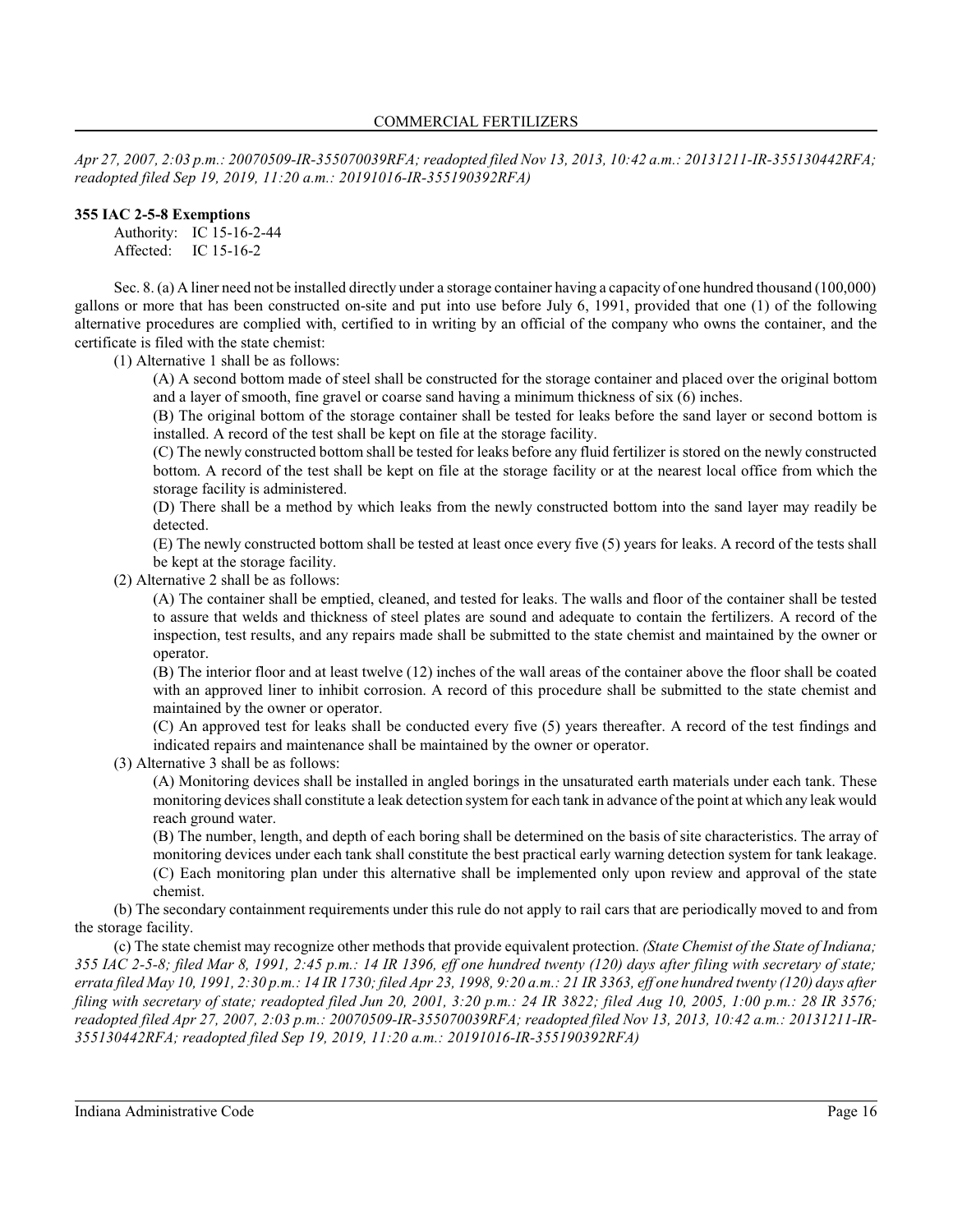## **355 IAC 2-5-9 Drainage from contained areas within dikes; earthen or prefabricated diked areas** *(Repealed)*

Sec. 9. *(Repealed by State Chemist of the State of Indiana; filed Apr 23, 1998, 9:20 a.m.: 21 IR 3365, eff one hundred twenty (120) days after filing with secretary of state)*

## **355 IAC 2-5-10 Drainage from contained areas within dikes; concrete lined areas** *(Repealed)*

Sec. 10. *(Repealed by State Chemist of the State of Indiana; filed Apr 23, 1998, 9:20 a.m.: 21 IR 3365, eff one hundred twenty (120) days after filing with secretary of state)*

## **355 IAC 2-5-11 Drainage from contained areas within dikes; recessed catch drain in concrete lined containment area; alternative** *(Repealed)*

Sec. 11. *(Repealed by State Chemist of the State of Indiana; filed Apr 23, 1998, 9:20 a.m.: 21 IR 3365, eff one hundred twenty (120) days after filing with secretary of state)*

## **355 IAC 2-5-12 Drainage from contained areas within dikes; elephant rings instead of a diked containment area**

Authority: IC 15-16-2-44 Affected: IC 15-16-2

Sec. 12. (a) Individual storage containers not exceeding three thousand  $(3,000)$  gallons may be contained within a secondary storage container (elephant ring) instead of a diked containment area.

(b) Both the primary storage container and the elephant ring shall be fabricated of material compatible with:

- (1) each other; and
- (2) the fertilizer being stored.

(c) The height of the elephant ring wall shall not exceed four (4) feet. The volume contained within the secondary storage walls up to the working height of the elephant ring shall be sufficient to contain a volume equal to the volume contained in the primary storage container plus the volume displaced by any equipment, that is, pumps or meters, placed within the secondary containment vessel up to the safe storage level of the elephant ring, plus a freeboard of six (6) inches, which freeboard is exempted if the containment system is protected from rainfall.

- (d) The elephant ring shall be free of leaks and structural defects. The base shall be:
- (1) protected from corrosion, both from inside and outside; and
- (2) designed according to good engineering practices.
- (e) All piping connections to the primary storage container shall be:
- (1) made over the wall of the elephant ring; and
- (2) adequately supported and braced.

Pumps and other fixtures, if located within the elephant ring containment structure, shall be placed on an elevated platform.

(f) Accumulations of liquids shall be drained from the elephant ring over the wall of the container by means of a manually operated pump for use in the blending process or for proper disposal in accordance with all applicable regulations.

(g) Elephant rings shall be maintained as necessary to assure compliance with this rule. *(State Chemist of the State of Indiana; 355 IAC 2-5-12; filed Mar 8, 1991, 2:45 p.m.: 14 IR 1397, eff one hundred twenty (120) days after filing with secretary of state; filed Apr 23, 1998, 9:20 a.m.: 21 IR 3364, eff one hundred twenty (120) days after filing with secretary of state; readopted filed Jun 20, 2001, 3:20 p.m.: 24 IR 3822; filed Aug 10, 2005, 1:00 p.m.: 28 IR 3577; readopted filed Apr 27, 2007, 2:03 p.m.: 20070509-IR-355070039RFA; readopted filedNov 13, 2013, 10:42 a.m.: 20131211-IR-355130442RFA;readopted filed Sep 19, 2019, 11:20 a.m.: 20191016-IR-355190392RFA)*

## **355 IAC 2-5-12.5 Drainage from contained areas within dikes**

Authority: IC 15-16-2-44 Affected: IC 15-16-2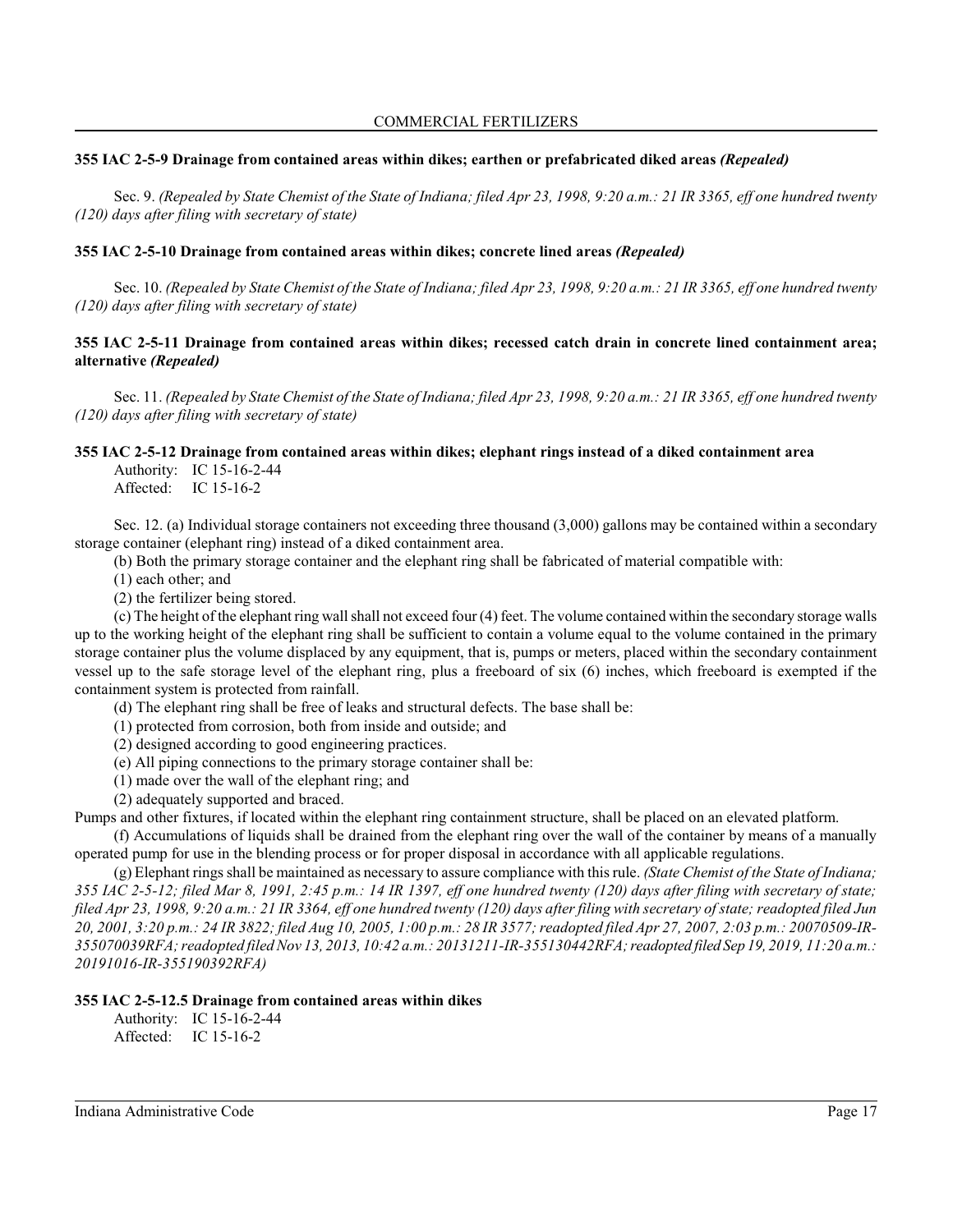Sec. 12.5. (a) Secondary containment areas shall not have a relief outlet or valve. The base shall slope to a collecting spot where liquid can be discharged, by a manually activated pump, for use in the blending process or for proper disposal in accordance with all applicable regulations.

(b) Accumulated liquids shall be promptly removed from the secondary containment area. *(State Chemist of the State of Indiana; 355 IAC 2-5-12.5; filed Apr 23, 1998, 9:20 a.m.: 21 IR 3364, eff one hundred twenty (120) days after filing with secretary of state; readopted filed Jun 20, 2001, 3:20 p.m.: 24 IR 3822; filed Aug 10, 2005, 1:00 p.m.: 28 IR 3577; readopted filed Apr 27, 2007, 2:03 p.m.: 20070509-IR-355070039RFA; readopted filedNov 13, 2013, 10:42 a.m.: 20131211-IR-355130442RFA;readopted filed Sep 19, 2019, 11:20 a.m.: 20191016-IR-355190392RFA)*

#### **355 IAC 2-5-13 Inspection and maintenance**

Authority: IC 15-16-2-44 Affected: IC 15-16-2

Sec. 13. (a) Secondary containment shall be maintained as necessary to assure compliance with this rule.

(b) All secondary containment areas shall be maintained free of debris and foreign matter. *(State Chemist of the State of Indiana; 355 IAC 2-5-13; filed Mar 8, 1991, 2:45 p.m.: 14 IR 1398, eff one hundred twenty (120) days after filing with secretary of state; readopted filed Jun 20, 2001, 3:20 p.m.: 24 IR 3822; filed Aug 10, 2005, 1:00 p.m.: 28 IR 3578; readopted filed Apr 27, 2007, 2:03 p.m.: 20070509-IR-355070039RFA; readopted filedNov 13, 2013, 10:42 a.m.: 20131211-IR-355130442RFA;readopted filed Sep 19, 2019, 11:20 a.m.: 20191016-IR-355190392RFA)*

#### **355 IAC 2-5-14 Compliance with effective date of rule** *(Repealed)*

Sec. 14. *(Repealed by State Chemist of the State of Indiana; filed Aug 10, 2005, 1:00 p.m.: 28 IR 3578)*

## **Rule 6. Storage and Handling of Dry Bulk Fertilizers**

## **355 IAC 2-6-1 Outdoor storage** *(Repealed)*

Sec. 1. *(Repealed by State Chemist of the State of Indiana; filed Apr 23, 1998, 9:20 a.m.: 21 IR 3365, eff one hundred twenty (120) days after filing with secretary of state)*

## **355 IAC 2-6-1.5 Storage and handling**

Authority: IC 15-16-2-44 Affected: IC 15-16-2

Sec. 1.5. (a) Dry bulk fertilizer, stored indoors, shall be in a sound structure having a cover or roof top, sidewalls, and an impervious base sufficient to prevent contact with precipitation and surface waters. Temporary outdoor storage shall be allowed for a maximum of thirty (30) days providing material be covered with a tarpaulin, or other suitable covering, to prevent seepage of runoff.

(b) All loading, unloading, mixing, and handling of dry bulk fertilizer shall be performed over an impervious surface that allows for recovery of discharged product unless performed at a field unloading site. Fertilizer that is discharged shall be promptly recovered. *(State Chemist of the State of Indiana; 355 IAC 2-6-1.5; filed Apr 23, 1998, 9:20 a.m.: 21 IR 3365, eff one hundred twenty (120) days after filing with secretary of state; readopted filed Jun 20, 2001, 3:20 p.m.: 24 IR 3822; filed Aug 10, 2005, 1:00 p.m.: 28 IR 3578; readopted filed Apr 27, 2007, 2:03 p.m.: 20070509-IR-355070039RFA; readopted filed Nov 13, 2013, 10:42 a.m.: 20131211-IR-355130442RFA; readopted filed Sep 19, 2019, 11:20 a.m.: 20191016-IR-355190392RFA)*

## **355 IAC 2-6-2 Compliance with effective date of rule** *(Repealed)*

Sec. 2. *(Repealed by State Chemist of the State of Indiana; filed Aug 10, 2005, 1:00 p.m.: 28 IR 3578)*